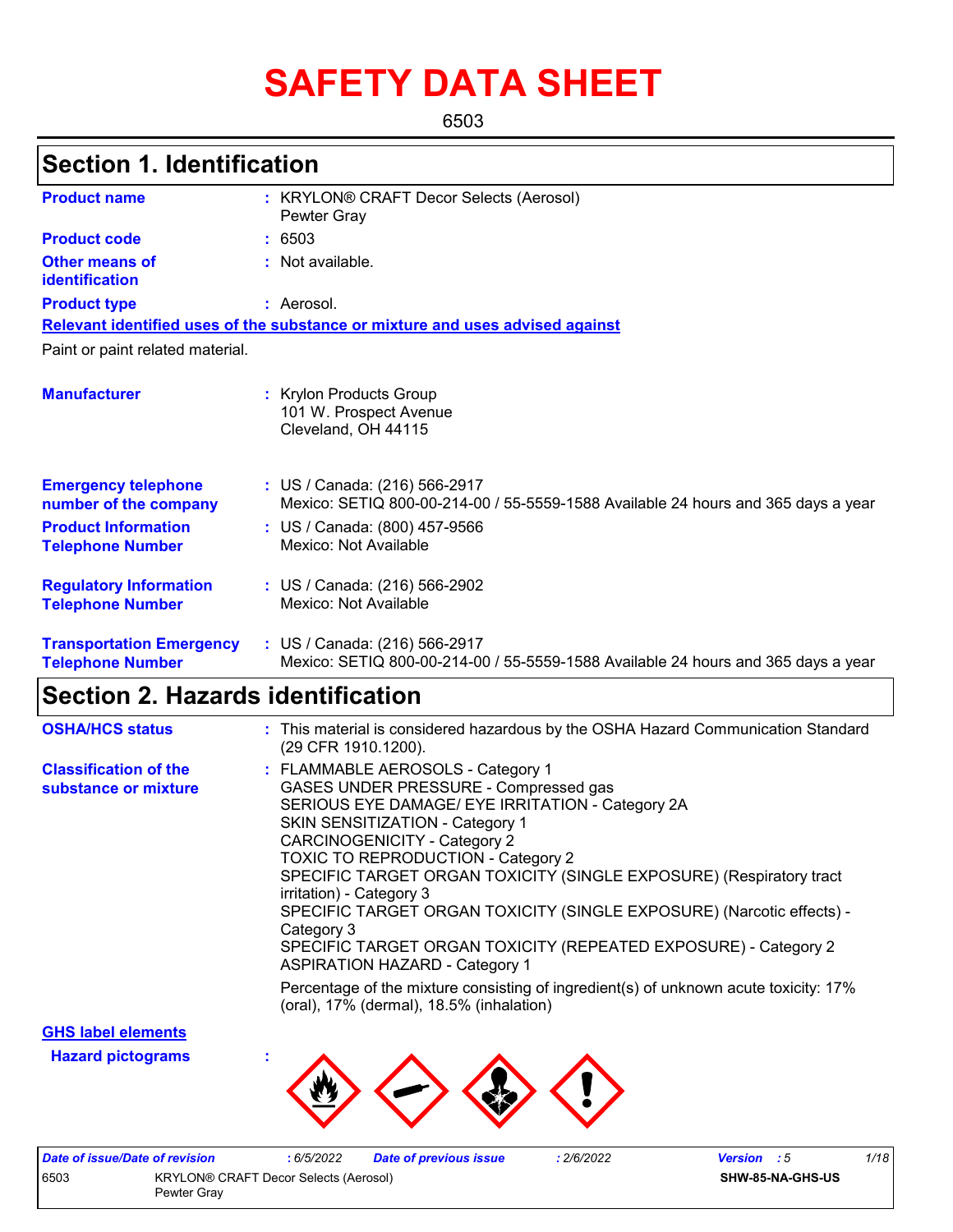# **Section 2. Hazards identification**

| <b>Signal word</b>                         | : Danger                                                                                                                                                                                                                                                                                                                                                                                                                                                                                                                                                                                                                                           |
|--------------------------------------------|----------------------------------------------------------------------------------------------------------------------------------------------------------------------------------------------------------------------------------------------------------------------------------------------------------------------------------------------------------------------------------------------------------------------------------------------------------------------------------------------------------------------------------------------------------------------------------------------------------------------------------------------------|
| <b>Hazard statements</b>                   | : Extremely flammable aerosol.<br>Contains gas under pressure; may explode if heated.<br>May be fatal if swallowed and enters airways.<br>May cause an allergic skin reaction.<br>Causes serious eye irritation.<br>May cause respiratory irritation.<br>May cause drowsiness or dizziness.<br>Suspected of causing cancer.<br>Suspected of damaging fertility or the unborn child.<br>May cause damage to organs through prolonged or repeated exposure.                                                                                                                                                                                          |
| <b>Precautionary statements</b>            |                                                                                                                                                                                                                                                                                                                                                                                                                                                                                                                                                                                                                                                    |
| <b>General</b>                             | : Read label before use. Keep out of reach of children. If medical advice is needed,<br>have product container or label at hand.                                                                                                                                                                                                                                                                                                                                                                                                                                                                                                                   |
| <b>Prevention</b>                          | : Obtain special instructions before use. Do not handle until all safety precautions have<br>been read and understood. Wear protective gloves, protective clothing and eye or face<br>protection. Keep away from heat, hot surfaces, sparks, open flames and other ignition<br>sources. No smoking. Do not spray on an open flame or other ignition source. Use<br>only outdoors or in a well-ventilated area. Do not breathe dust or mist. Wash<br>thoroughly after handling. Contaminated work clothing must not be allowed out of the<br>workplace. Pressurized container: Do not pierce or burn, even after use.                               |
| <b>Response</b>                            | : IF exposed or concerned: Get medical advice or attention. IF INHALED: Remove<br>person to fresh air and keep comfortable for breathing. Call a POISON CENTER or<br>doctor if you feel unwell. IF SWALLOWED: Immediately call a POISON CENTER or<br>doctor. Do NOT induce vomiting. Wash contaminated clothing before reuse. IF ON<br>SKIN: Wash with plenty of water. If skin irritation or rash occurs: Get medical advice or<br>attention. IF IN EYES: Rinse cautiously with water for several minutes. Remove contact<br>lenses, if present and easy to do. Continue rinsing. If eye irritation persists: Get medical<br>advice or attention. |
| <b>Storage</b>                             | : Store locked up. Protect from sunlight. Do not expose to temperatures exceeding 50<br>°C/122 °F. Store in a well-ventilated place. Keep container tightly closed.                                                                                                                                                                                                                                                                                                                                                                                                                                                                                |
| <b>Disposal</b>                            | : Dispose of contents and container in accordance with all local, regional, national and<br>international regulations.                                                                                                                                                                                                                                                                                                                                                                                                                                                                                                                             |
| <b>Supplemental label</b><br>elements      | DELAYED EFFECTS FROM LONG TERM OVEREXPOSURE. Contains solvents which<br>can cause permanent brain and nervous system damage. Intentional misuse by<br>deliberately concentrating and inhaling the contents can be harmful or fatal. WARNING:<br>This product contains chemicals known to the State of California to cause cancer and<br>birth defects or other reproductive harm.                                                                                                                                                                                                                                                                  |
|                                            | Please refer to the SDS for additional information. Keep out of reach of children. Keep<br>upright in a cool, dry place. Do not discard empty can in trash compactor.                                                                                                                                                                                                                                                                                                                                                                                                                                                                              |
| <b>Hazards not otherwise</b><br>classified | : DANGER: Rags, steel wool, other waste soaked with this product, and sanding residue<br>may spontaneously catch fire if improperly discarded. Immediately place rags, steel<br>wool, other waste soaked with this product, and sanding residue in a sealed, water-filled,<br>metal container. Dispose of in accordance with local fire regulations.                                                                                                                                                                                                                                                                                               |

# **Section 3. Composition/information on ingredients**

| Substance/mixture     | : Mixture        |
|-----------------------|------------------|
| <b>Other means of</b> | : Not available. |
| <b>identification</b> |                  |

#### **CAS number/other identifiers**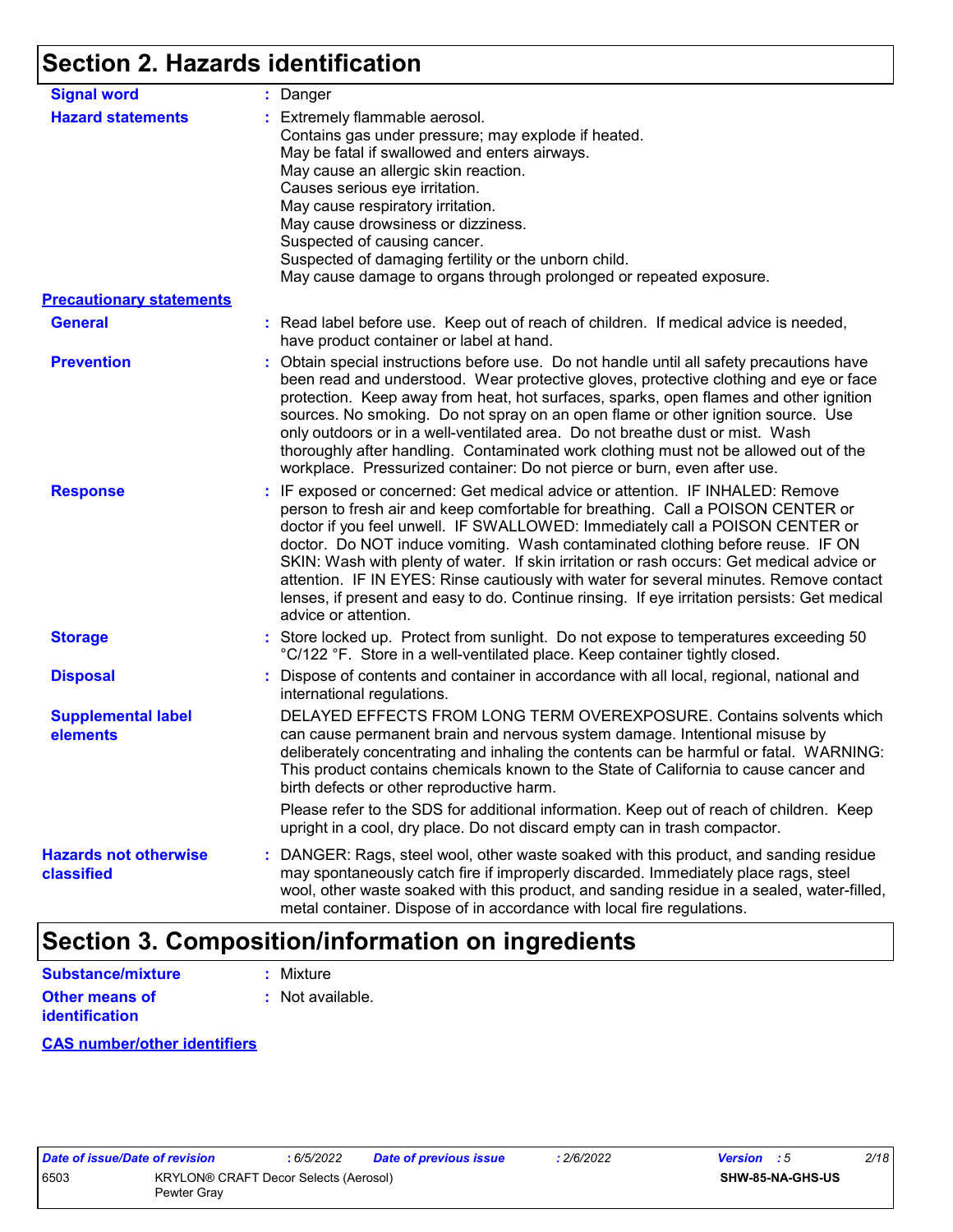### **Section 3. Composition/information on ingredients**

| <b>Ingredient name</b>      | % by weight | <b>CAS number</b> |
|-----------------------------|-------------|-------------------|
| Acetone                     | l≥25 - ≤50  | 67-64-1           |
| Propane                     | l≥10 - ≤25  | 74-98-6           |
| <b>Butane</b>               | ≤10         | 106-97-8          |
| n-Butyl Acetate             | < 10        | 123-86-4          |
| <b>Titanium Dioxide</b>     | $\leq 5$    | 13463-67-7        |
| 2-Propoxyethanol            | ≤3          | 2807-30-9         |
| Methyl Ethyl Ketoxime       | ≤0.3        | 96-29-7           |
| Light Aromatic Hydrocarbons | ≤0.3        | 64742-95-6        |
| Zirconium 2-Ethylhexanoate  | ≤0.3        | 22464-99-9        |

Any concentration shown as a range is to protect confidentiality or is due to batch variation.

**There are no additional ingredients present which, within the current knowledge of the supplier and in the concentrations applicable, are classified and hence require reporting in this section.**

**Occupational exposure limits, if available, are listed in Section 8.**

## **Section 4. First aid measures**

#### **Description of necessary first aid measures**

| <b>Eye contact</b>  | : Immediately flush eyes with plenty of water, occasionally lifting the upper and lower<br>eyelids. Check for and remove any contact lenses. Continue to rinse for at least 10<br>minutes. Get medical attention.                                                                                                                                                                                                                                                                                                                                                                                                                                                                                                                                       |
|---------------------|---------------------------------------------------------------------------------------------------------------------------------------------------------------------------------------------------------------------------------------------------------------------------------------------------------------------------------------------------------------------------------------------------------------------------------------------------------------------------------------------------------------------------------------------------------------------------------------------------------------------------------------------------------------------------------------------------------------------------------------------------------|
| <b>Inhalation</b>   | : Remove victim to fresh air and keep at rest in a position comfortable for breathing. If it<br>is suspected that fumes are still present, the rescuer should wear an appropriate mask<br>or self-contained breathing apparatus. If not breathing, if breathing is irregular or if<br>respiratory arrest occurs, provide artificial respiration or oxygen by trained personnel. It<br>may be dangerous to the person providing aid to give mouth-to-mouth resuscitation.<br>Get medical attention. If necessary, call a poison center or physician. If unconscious,<br>place in recovery position and get medical attention immediately. Maintain an open<br>airway. Loosen tight clothing such as a collar, tie, belt or waistband.                    |
| <b>Skin contact</b> | : Wash with plenty of soap and water. Remove contaminated clothing and shoes. Wash<br>contaminated clothing thoroughly with water before removing it, or wear gloves.<br>Continue to rinse for at least 10 minutes. Get medical attention. In the event of any<br>complaints or symptoms, avoid further exposure. Wash clothing before reuse. Clean<br>shoes thoroughly before reuse.                                                                                                                                                                                                                                                                                                                                                                   |
| <b>Ingestion</b>    | : Get medical attention immediately. Call a poison center or physician. Wash out mouth<br>with water. Remove dentures if any. If material has been swallowed and the exposed<br>person is conscious, give small quantities of water to drink. Stop if the exposed person<br>feels sick as vomiting may be dangerous. Aspiration hazard if swallowed. Can enter<br>lungs and cause damage. Do not induce vomiting. If vomiting occurs, the head should<br>be kept low so that vomit does not enter the lungs. Never give anything by mouth to an<br>unconscious person. If unconscious, place in recovery position and get medical<br>attention immediately. Maintain an open airway. Loosen tight clothing such as a collar,<br>tie, belt or waistband. |

**Most important symptoms/effects, acute and delayed**

| <b>Potential acute health effects</b> |                                                                                                                              |
|---------------------------------------|------------------------------------------------------------------------------------------------------------------------------|
| <b>Eye contact</b>                    | : Causes serious eye irritation.                                                                                             |
| <b>Inhalation</b>                     | : Can cause central nervous system (CNS) depression. May cause drowsiness or<br>dizziness. May cause respiratory irritation. |
| <b>Skin contact</b>                   | : May cause an allergic skin reaction.                                                                                       |
| <b>Ingestion</b>                      | : Can cause central nervous system (CNS) depression. May be fatal if swallowed and<br>enters airways.                        |

#### **Over-exposure signs/symptoms**

| Date of issue/Date of revision |                                                      | 6/5/2022 | <b>Date of previous issue</b> | : 2/6/2022 | <b>Version</b> : 5 |                         | 3/18 |
|--------------------------------|------------------------------------------------------|----------|-------------------------------|------------|--------------------|-------------------------|------|
| 6503                           | KRYLON® CRAFT Decor Selects (Aerosol)<br>Pewter Grav |          |                               |            |                    | <b>SHW-85-NA-GHS-US</b> |      |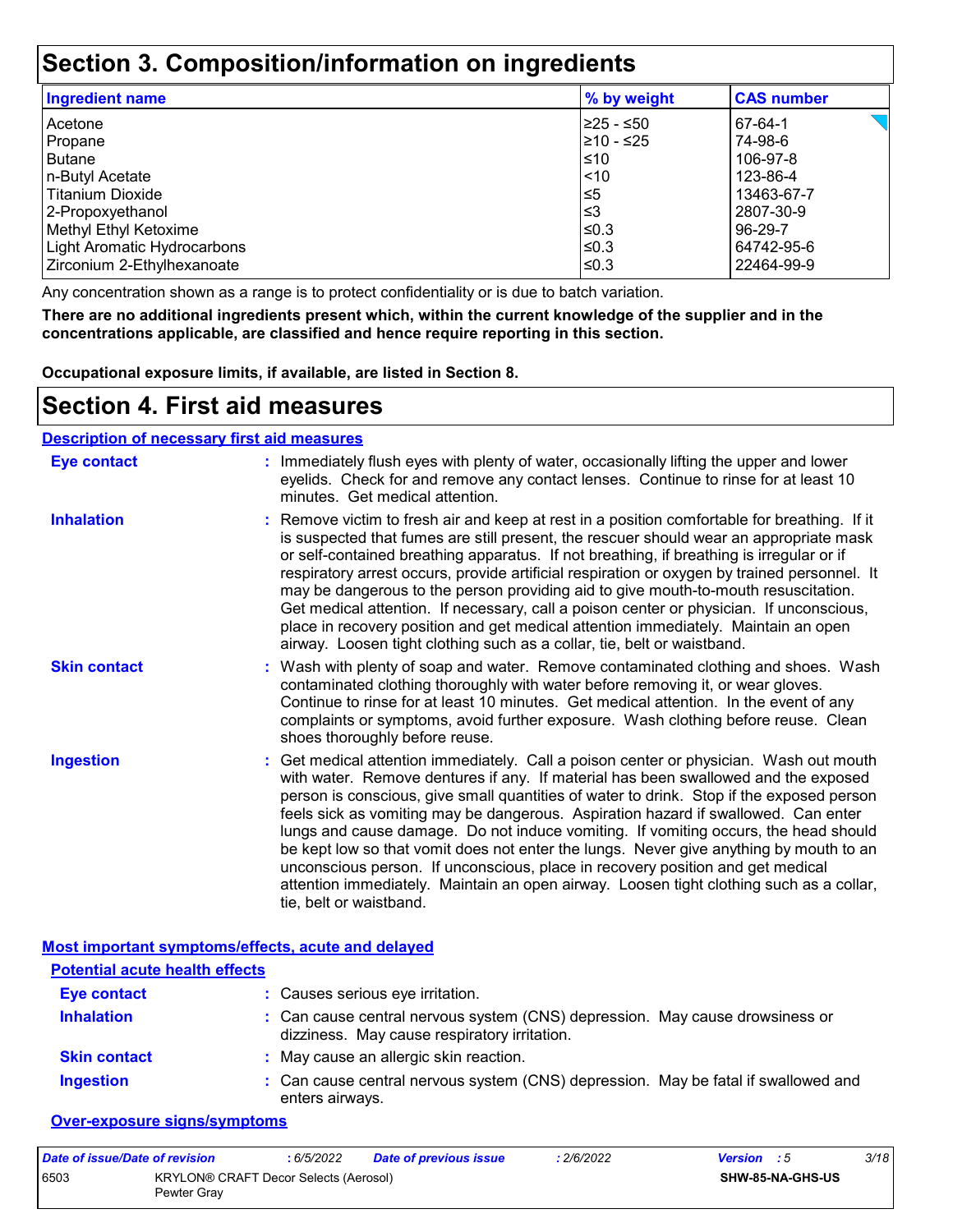# **Section 4. First aid measures**

| <b>Eye contact</b>  | : Adverse symptoms may include the following:<br>pain or irritation<br>watering<br>redness                                                                                                                                                                              |
|---------------------|-------------------------------------------------------------------------------------------------------------------------------------------------------------------------------------------------------------------------------------------------------------------------|
| <b>Inhalation</b>   | : Adverse symptoms may include the following:<br>respiratory tract irritation<br>coughing<br>nausea or vomiting<br>headache<br>drowsiness/fatigue<br>dizziness/vertigo<br>unconsciousness<br>reduced fetal weight<br>increase in fetal deaths<br>skeletal malformations |
| <b>Skin contact</b> | : Adverse symptoms may include the following:<br>irritation<br>redness<br>reduced fetal weight<br>increase in fetal deaths<br>skeletal malformations                                                                                                                    |
| <b>Ingestion</b>    | : Adverse symptoms may include the following:<br>nausea or vomiting<br>reduced fetal weight<br>increase in fetal deaths<br>skeletal malformations                                                                                                                       |

#### **Indication of immediate medical attention and special treatment needed, if necessary**

| <b>Notes to physician</b>         | : Treat symptomatically. Contact poison treatment specialist immediately if large<br>quantities have been ingested or inhaled.                                                                                                                                                                                                                                                                                  |
|-----------------------------------|-----------------------------------------------------------------------------------------------------------------------------------------------------------------------------------------------------------------------------------------------------------------------------------------------------------------------------------------------------------------------------------------------------------------|
| <b>Specific treatments</b>        | : No specific treatment.                                                                                                                                                                                                                                                                                                                                                                                        |
| <b>Protection of first-aiders</b> | : No action shall be taken involving any personal risk or without suitable training. If it is<br>suspected that fumes are still present, the rescuer should wear an appropriate mask or<br>self-contained breathing apparatus. It may be dangerous to the person providing aid to<br>give mouth-to-mouth resuscitation. Wash contaminated clothing thoroughly with water<br>before removing it, or wear gloves. |

**See toxicological information (Section 11)**

# **Section 5. Fire-fighting measures**

| <b>Extinguishing media</b>                           |                                                                                                                                                                                                                                                                                                                                                                                                                                                           |
|------------------------------------------------------|-----------------------------------------------------------------------------------------------------------------------------------------------------------------------------------------------------------------------------------------------------------------------------------------------------------------------------------------------------------------------------------------------------------------------------------------------------------|
| <b>Suitable extinguishing</b><br>media               | : Use an extinguishing agent suitable for the surrounding fire.                                                                                                                                                                                                                                                                                                                                                                                           |
| <b>Unsuitable extinguishing</b><br>media             | : None known.                                                                                                                                                                                                                                                                                                                                                                                                                                             |
| <b>Specific hazards arising</b><br>from the chemical | Extremely flammable aerosol. Runoff to sewer may create fire or explosion hazard. In<br>÷.<br>a fire or if heated, a pressure increase will occur and the container may burst, with the<br>risk of a subsequent explosion. Gas may accumulate in low or confined areas or travel<br>a considerable distance to a source of ignition and flash back, causing fire or explosion.<br>Bursting aerosol containers may be propelled from a fire at high speed. |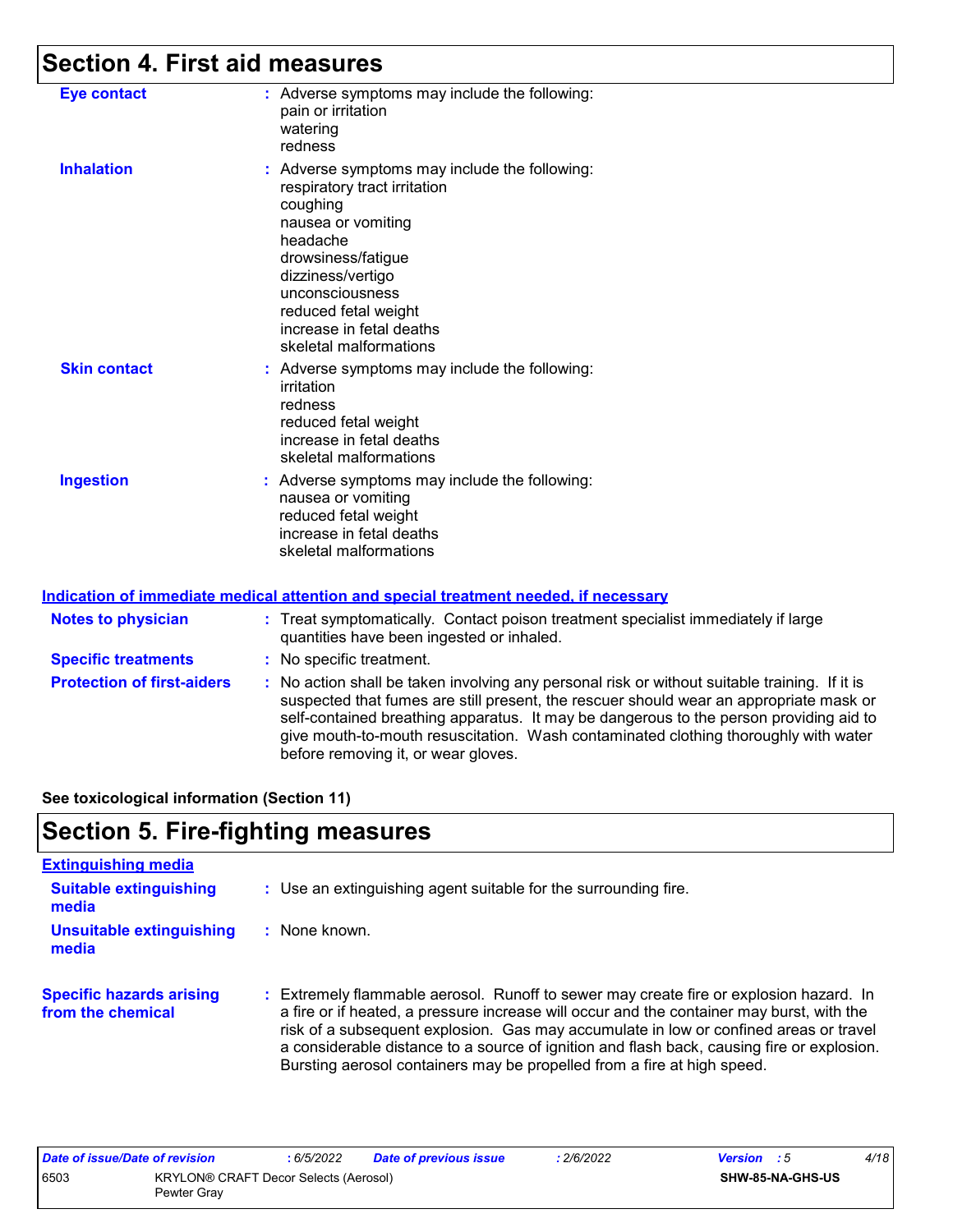## **Section 5. Fire-fighting measures**

| <b>Hazardous thermal</b><br>decomposition products       | : Decomposition products may include the following materials:<br>carbon dioxide<br>carbon monoxide<br>metal oxide/oxides                                                                                                                                                                                                      |
|----------------------------------------------------------|-------------------------------------------------------------------------------------------------------------------------------------------------------------------------------------------------------------------------------------------------------------------------------------------------------------------------------|
| <b>Special protective actions</b><br>for fire-fighters   | : Promptly isolate the scene by removing all persons from the vicinity of the incident if<br>there is a fire. No action shall be taken involving any personal risk or without suitable<br>training. Move containers from fire area if this can be done without risk. Use water<br>spray to keep fire-exposed containers cool. |
| <b>Special protective</b><br>equipment for fire-fighters | : Fire-fighters should wear appropriate protective equipment and self-contained breathing<br>apparatus (SCBA) with a full face-piece operated in positive pressure mode.                                                                                                                                                      |

### **Section 6. Accidental release measures**

#### **Personal precautions, protective equipment and emergency procedures**

| For non-emergency<br>personnel                               | : No action shall be taken involving any personal risk or without suitable training.<br>Evacuate surrounding areas. Keep unnecessary and unprotected personnel from<br>entering. In the case of aerosols being ruptured, care should be taken due to the rapid<br>escape of the pressurized contents and propellant. If a large number of containers are<br>ruptured, treat as a bulk material spillage according to the instructions in the clean-up<br>section. Do not touch or walk through spilled material. Shut off all ignition sources. No<br>flares, smoking or flames in hazard area. Avoid breathing vapor or mist. Provide<br>adequate ventilation. Wear appropriate respirator when ventilation is inadequate. Put<br>on appropriate personal protective equipment. |
|--------------------------------------------------------------|----------------------------------------------------------------------------------------------------------------------------------------------------------------------------------------------------------------------------------------------------------------------------------------------------------------------------------------------------------------------------------------------------------------------------------------------------------------------------------------------------------------------------------------------------------------------------------------------------------------------------------------------------------------------------------------------------------------------------------------------------------------------------------|
| For emergency responders                                     | : If specialized clothing is required to deal with the spillage, take note of any information in<br>Section 8 on suitable and unsuitable materials. See also the information in "For non-<br>emergency personnel".                                                                                                                                                                                                                                                                                                                                                                                                                                                                                                                                                               |
| <b>Environmental precautions</b>                             | : Avoid dispersal of spilled material and runoff and contact with soil, waterways, drains<br>and sewers. Inform the relevant authorities if the product has caused environmental<br>pollution (sewers, waterways, soil or air).                                                                                                                                                                                                                                                                                                                                                                                                                                                                                                                                                  |
| <b>Methods and materials for containment and cleaning up</b> |                                                                                                                                                                                                                                                                                                                                                                                                                                                                                                                                                                                                                                                                                                                                                                                  |
| <b>Small spill</b>                                           | : Stop leak if without risk. Move containers from spill area. Use spark-proof tools and<br>explosion-proof equipment. Dilute with water and mop up if water-soluble. Alternatively,<br>or if water-insoluble, absorb with an inert dry material and place in an appropriate waste<br>disposal container. Dispose of via a licensed waste disposal contractor.                                                                                                                                                                                                                                                                                                                                                                                                                    |
| <b>Large spill</b>                                           | : Stop leak if without risk. Move containers from spill area. Use spark-proof tools and<br>explosion-proof equipment. Approach release from upwind. Prevent entry into sewers,<br>water courses, basements or confined areas. Wash spillages into an effluent treatment<br>plant or proceed as follows. Contain and collect spillage with non-combustible,<br>absorbent material e.g. sand, earth, vermiculite or diatomaceous earth and place in<br>container for disposal according to local regulations (see Section 13). Dispose of via a<br>licensed waste disposal contractor. Contaminated absorbent material may pose the<br>same hazard as the spilled product. Note: see Section 1 for emergency contact<br>information and Section 13 for waste disposal.             |

# **Section 7. Handling and storage**

**Precautions for safe handling**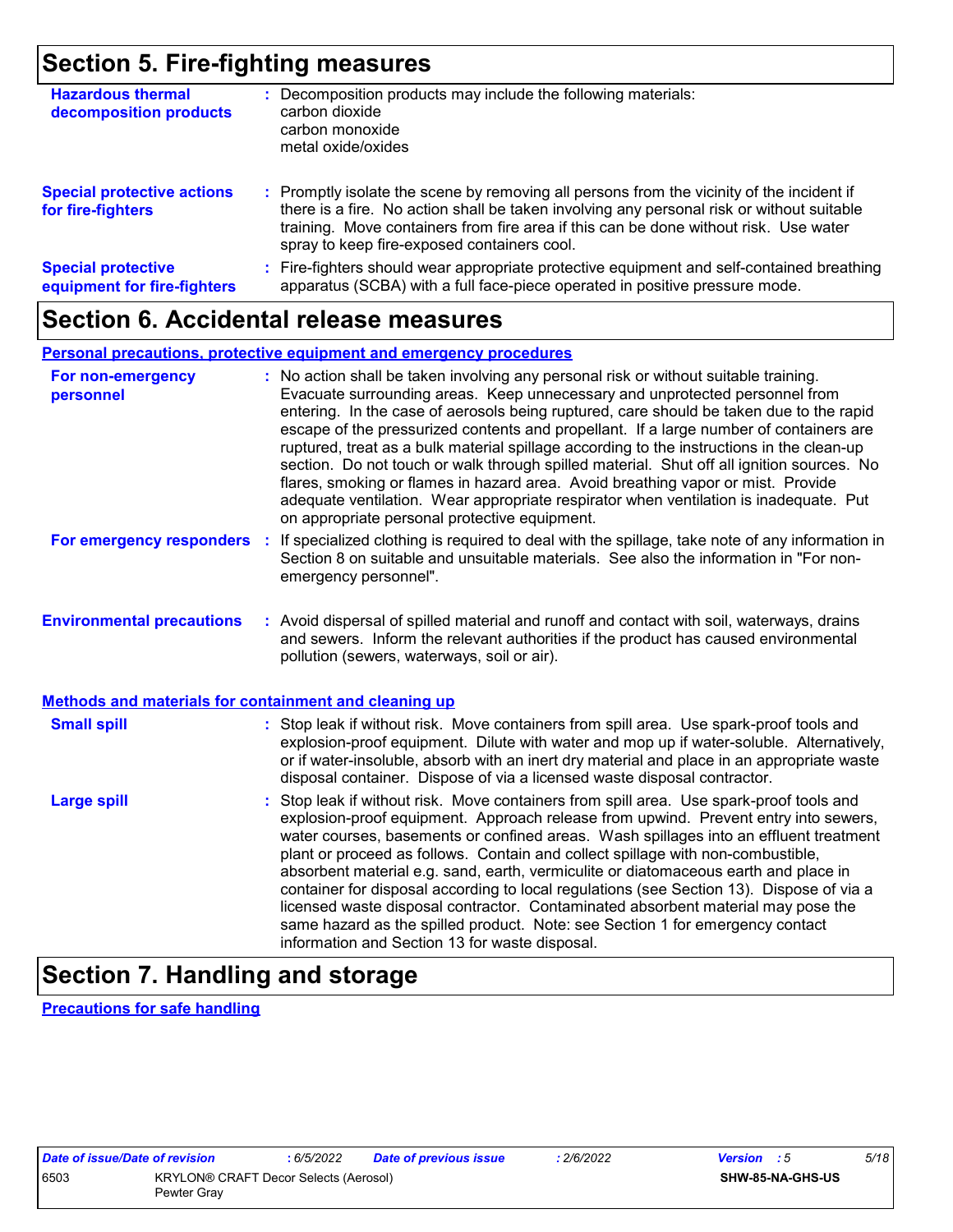# **Section 7. Handling and storage**

| <b>Protective measures</b>                                                       | : Put on appropriate personal protective equipment (see Section 8). Persons with a<br>history of skin sensitization problems should not be employed in any process in which<br>this product is used. Pressurized container: protect from sunlight and do not expose to<br>temperatures exceeding 50°C. Do not pierce or burn, even after use. Avoid exposure -<br>obtain special instructions before use. Avoid exposure during pregnancy. Do not<br>handle until all safety precautions have been read and understood. Do not get in eyes<br>or on skin or clothing. Do not breathe vapor or mist. Do not swallow. Avoid breathing<br>gas. Use only with adequate ventilation. Wear appropriate respirator when ventilation is<br>inadequate. Store and use away from heat, sparks, open flame or any other ignition<br>source. Use explosion-proof electrical (ventilating, lighting and material handling)<br>equipment. Use only non-sparking tools. Empty containers retain product residue and |
|----------------------------------------------------------------------------------|------------------------------------------------------------------------------------------------------------------------------------------------------------------------------------------------------------------------------------------------------------------------------------------------------------------------------------------------------------------------------------------------------------------------------------------------------------------------------------------------------------------------------------------------------------------------------------------------------------------------------------------------------------------------------------------------------------------------------------------------------------------------------------------------------------------------------------------------------------------------------------------------------------------------------------------------------------------------------------------------------|
|                                                                                  | can be hazardous.                                                                                                                                                                                                                                                                                                                                                                                                                                                                                                                                                                                                                                                                                                                                                                                                                                                                                                                                                                                    |
| <b>Advice on general</b><br>occupational hygiene                                 | : Eating, drinking and smoking should be prohibited in areas where this material is<br>handled, stored and processed. Workers should wash hands and face before eating,<br>drinking and smoking. Remove contaminated clothing and protective equipment before<br>entering eating areas. See also Section 8 for additional information on hygiene<br>measures.                                                                                                                                                                                                                                                                                                                                                                                                                                                                                                                                                                                                                                        |
| <b>Conditions for safe storage,</b><br>including any<br><b>incompatibilities</b> | Store in accordance with local regulations. Store away from direct sunlight in a dry, cool<br>and well-ventilated area, away from incompatible materials (see Section 10) and food<br>and drink. Protect from sunlight. Store locked up. Eliminate all ignition sources. Use<br>appropriate containment to avoid environmental contamination. See Section 10 for<br>incompatible materials before handling or use.                                                                                                                                                                                                                                                                                                                                                                                                                                                                                                                                                                                   |

# **Section 8. Exposure controls/personal protection**

#### **Control parameters**

**Occupational exposure limits (OSHA United States)**

| <b>Ingredient name</b>                               | CAS#                          | <b>Exposure limits</b>                      |  |  |  |
|------------------------------------------------------|-------------------------------|---------------------------------------------|--|--|--|
| Acetone                                              | 67-64-1                       | ACGIH TLV (United States, 1/2021).          |  |  |  |
|                                                      |                               | TWA: 250 ppm 8 hours.                       |  |  |  |
|                                                      |                               | STEL: 500 ppm 15 minutes.                   |  |  |  |
|                                                      |                               | NIOSH REL (United States, 10/2020).         |  |  |  |
|                                                      |                               | TWA: 250 ppm 10 hours.                      |  |  |  |
|                                                      |                               | TWA: 590 mg/m <sup>3</sup> 10 hours.        |  |  |  |
|                                                      |                               | OSHA PEL (United States, 5/2018).           |  |  |  |
|                                                      |                               | TWA: 1000 ppm 8 hours.                      |  |  |  |
|                                                      |                               | TWA: 2400 mg/m <sup>3</sup> 8 hours.        |  |  |  |
| Propane                                              | 74-98-6                       | NIOSH REL (United States, 10/2020).         |  |  |  |
|                                                      |                               | TWA: 1000 ppm 10 hours.                     |  |  |  |
|                                                      |                               | TWA: 1800 mg/m <sup>3</sup> 10 hours.       |  |  |  |
|                                                      |                               | OSHA PEL (United States, 5/2018).           |  |  |  |
|                                                      |                               | TWA: 1000 ppm 8 hours.                      |  |  |  |
|                                                      |                               | TWA: 1800 mg/m <sup>3</sup> 8 hours.        |  |  |  |
|                                                      |                               | ACGIH TLV (United States, 1/2021). Oxygen   |  |  |  |
|                                                      |                               | Depletion [Asphyxiant]. Explosive potential |  |  |  |
| <b>Butane</b>                                        | 106-97-8                      | NIOSH REL (United States, 10/2020).         |  |  |  |
|                                                      |                               | TWA: 800 ppm 10 hours.                      |  |  |  |
|                                                      |                               | TWA: 1900 mg/m <sup>3</sup> 10 hours.       |  |  |  |
|                                                      |                               | ACGIH TLV (United States, 1/2021).          |  |  |  |
|                                                      |                               | <b>Explosive potential.</b>                 |  |  |  |
|                                                      |                               | STEL: 1000 ppm 15 minutes.                  |  |  |  |
| n-Butyl Acetate                                      | 123-86-4                      | NIOSH REL (United States, 10/2020).         |  |  |  |
|                                                      |                               | TWA: 150 ppm 10 hours.                      |  |  |  |
|                                                      |                               | TWA: 710 mg/m <sup>3</sup> 10 hours.        |  |  |  |
|                                                      |                               | STEL: 200 ppm 15 minutes.                   |  |  |  |
| <b>Date of issue/Date of revision</b><br>: 6/5/2022  | <b>Date of previous issue</b> | 6/18<br>: 2/6/2022<br>Version : 5           |  |  |  |
| <b>KRYLON® CRAFT Decor Selects (Aerosol)</b><br>6503 |                               | SHW-85-NA-GHS-US                            |  |  |  |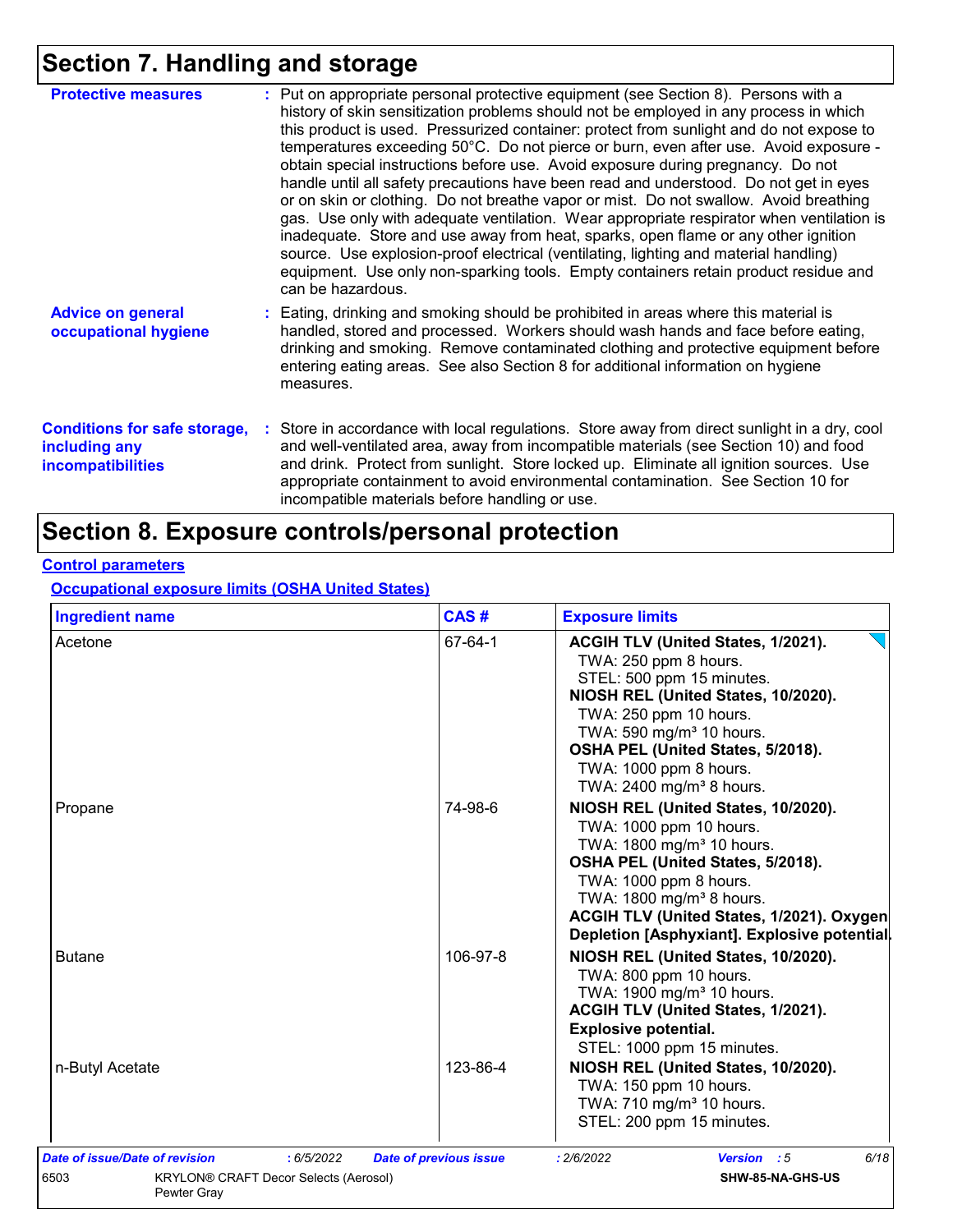|                             |            | STEL: 950 mg/m <sup>3</sup> 15 minutes.<br>OSHA PEL (United States, 5/2018). |
|-----------------------------|------------|------------------------------------------------------------------------------|
|                             |            | TWA: 150 ppm 8 hours.                                                        |
|                             |            | TWA: 710 mg/m <sup>3</sup> 8 hours.                                          |
|                             |            | ACGIH TLV (United States, 1/2021).                                           |
|                             |            | STEL: 150 ppm 15 minutes.                                                    |
|                             |            | TWA: 50 ppm 8 hours.                                                         |
| Titanium Dioxide            | 13463-67-7 | ACGIH TLV (United States, 1/2021).                                           |
|                             |            | TWA: 10 mg/m <sup>3</sup> 8 hours.                                           |
|                             |            | OSHA PEL (United States, 5/2018).                                            |
|                             |            | TWA: 15 mg/m <sup>3</sup> 8 hours. Form: Total dust                          |
| 2-Propoxyethanol            | 2807-30-9  | None.                                                                        |
| Methyl Ethyl Ketoxime       | 96-29-7    | OARS WEEL (United States, 1/2021). Skin                                      |
|                             |            | sensitizer.                                                                  |
|                             |            | TWA: 10 ppm 8 hours.                                                         |
| Light Aromatic Hydrocarbons | 64742-95-6 | None.                                                                        |
| Zirconium 2-Ethylhexanoate  | 22464-99-9 | ACGIH TLV (United States, 1/2021).                                           |
|                             |            | TWA: 5 mg/m <sup>3</sup> , (as Zr) 8 hours.                                  |
|                             |            | STEL: 10 mg/m <sup>3</sup> , (as Zr) 15 minutes.                             |
|                             |            | NIOSH REL (United States, 10/2020).                                          |
|                             |            | TWA: $5 \text{ mg/m}^3$ , (as Zr) 10 hours.                                  |
|                             |            | STEL: 10 mg/m <sup>3</sup> , (as Zr) 15 minutes.                             |
|                             |            | OSHA PEL (United States, 5/2018).                                            |
|                             |            | TWA: $5 \text{ mg/m}^3$ , (as Zr) 8 hours.                                   |

#### **Occupational exposure limits (Canada)**

| <b>Ingredient name</b>                                                                                                     | CAS#                          | <b>Exposure limits</b>                                                                                                                                                                                                                                                                                                                                                                                                                                                                                                                                                                                                                                                                                                                  |
|----------------------------------------------------------------------------------------------------------------------------|-------------------------------|-----------------------------------------------------------------------------------------------------------------------------------------------------------------------------------------------------------------------------------------------------------------------------------------------------------------------------------------------------------------------------------------------------------------------------------------------------------------------------------------------------------------------------------------------------------------------------------------------------------------------------------------------------------------------------------------------------------------------------------------|
| acetone                                                                                                                    | 67-64-1                       | CA Alberta Provincial (Canada, 6/2018).<br>8 hrs OEL: 1200 mg/m <sup>3</sup> 8 hours.<br>15 min OEL: 1800 mg/m <sup>3</sup> 15 minutes.<br>8 hrs OEL: 500 ppm 8 hours.<br>15 min OEL: 750 ppm 15 minutes.<br><b>CA British Columbia Provincial (Canada,</b><br>6/2021).<br>TWA: 250 ppm 8 hours.<br>STEL: 500 ppm 15 minutes.<br>CA Ontario Provincial (Canada, 6/2019).<br>TWA: 250 ppm 8 hours.<br>STEL: 500 ppm 15 minutes.<br>CA Quebec Provincial (Canada, 6/2021).<br>TWAEV: 500 ppm 8 hours.<br>TWAEV: 1190 mg/m <sup>3</sup> 8 hours.<br>STEV: 1000 ppm 15 minutes.<br>STEV: 2380 mg/m <sup>3</sup> 15 minutes.<br><b>CA Saskatchewan Provincial (Canada,</b><br>7/2013).<br>STEL: 750 ppm 15 minutes.<br>TWA: 500 ppm 8 hours. |
| Normal propane                                                                                                             | 74-98-6                       | CA Alberta Provincial (Canada, 6/2018).<br>8 hrs OEL: 1000 ppm 8 hours.<br>CA Quebec Provincial (Canada, 6/2021).<br>TWAEV: 1000 ppm 8 hours.<br>TWAEV: 1800 mg/m <sup>3</sup> 8 hours.<br><b>CA Saskatchewan Provincial (Canada,</b><br>7/2013).<br>STEL: 1250 ppm 15 minutes.                                                                                                                                                                                                                                                                                                                                                                                                                                                         |
| <b>Date of issue/Date of revision</b><br>: 6/5/2022<br>6503<br><b>KRYLON® CRAFT Decor Selects (Aerosol)</b><br>Pewter Gray | <b>Date of previous issue</b> | 7/18<br>: 2/6/2022<br><b>Version</b> : 5<br>SHW-85-NA-GHS-US                                                                                                                                                                                                                                                                                                                                                                                                                                                                                                                                                                                                                                                                            |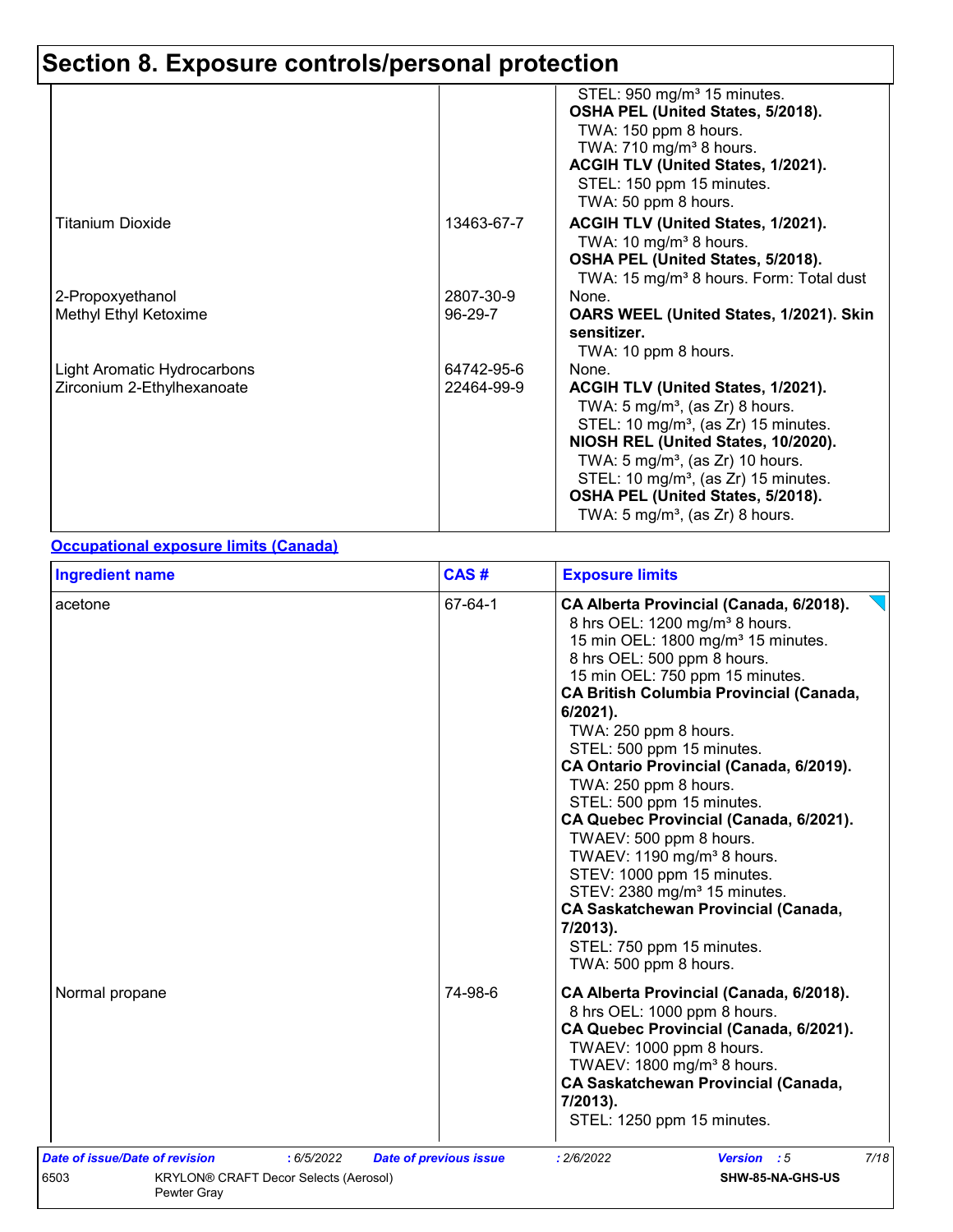|                  |            | TWA: 1000 ppm 8 hours.<br><b>CA British Columbia Provincial (Canada,</b><br>6/2021). Oxygen Depletion [Asphyxiant].<br><b>Explosive potential.</b>                                                                                                                                                                                                                                                                                                                                                                                                                                                                                             |
|------------------|------------|------------------------------------------------------------------------------------------------------------------------------------------------------------------------------------------------------------------------------------------------------------------------------------------------------------------------------------------------------------------------------------------------------------------------------------------------------------------------------------------------------------------------------------------------------------------------------------------------------------------------------------------------|
|                  |            | CA Ontario Provincial (Canada, 6/2019).<br><b>Oxygen Depletion [Asphyxiant]. Explosive</b><br>potential.                                                                                                                                                                                                                                                                                                                                                                                                                                                                                                                                       |
| <b>Butane</b>    | 106-97-8   | CA Alberta Provincial (Canada, 6/2018).<br>8 hrs OEL: 1000 ppm 8 hours.<br>CA Quebec Provincial (Canada, 6/2021).<br>TWAEV: 800 ppm 8 hours.<br>TWAEV: 1900 mg/m <sup>3</sup> 8 hours.<br><b>CA Saskatchewan Provincial (Canada,</b><br>7/2013).<br>STEL: 1250 ppm 15 minutes.<br>TWA: 1000 ppm 8 hours.<br><b>CA British Columbia Provincial (Canada,</b><br>6/2021). Explosive potential.<br>STEL: 1000 ppm 15 minutes.<br>CA Ontario Provincial (Canada, 6/2019).<br><b>Explosive potential.</b><br>STEL: 1000 ppm 15 minutes.                                                                                                              |
| n-butyl acetate  | 123-86-4   | CA Alberta Provincial (Canada, 6/2018).<br>15 min OEL: 200 ppm 15 minutes.<br>15 min OEL: 950 mg/m <sup>3</sup> 15 minutes.<br>8 hrs OEL: 150 ppm 8 hours.<br>8 hrs OEL: 713 mg/m <sup>3</sup> 8 hours.<br><b>CA Saskatchewan Provincial (Canada,</b><br>7/2013).<br>STEL: 200 ppm 15 minutes.<br>TWA: 150 ppm 8 hours.<br>CA Ontario Provincial (Canada, 6/2019).<br>STEL: 150 ppm 15 minutes.<br>TWA: 50 ppm 8 hours.<br><b>CA British Columbia Provincial (Canada,</b><br>$6/2021$ ).<br>STEL: 150 ppm 15 minutes.<br>TWA: 50 ppm 8 hours.<br>CA Quebec Provincial (Canada, 6/2021).<br>STEV: 150 ppm 15 minutes.<br>TWAEV: 50 ppm 8 hours. |
| Titanium dioxide | 13463-67-7 | <b>CA British Columbia Provincial (Canada,</b><br>6/2021).<br>TWA: 10 mg/m <sup>3</sup> 8 hours. Form: Total dust<br>TWA: 3 mg/m <sup>3</sup> 8 hours. Form: respirable<br>fraction<br>CA Quebec Provincial (Canada, 6/2021).<br>TWAEV: 10 mg/m <sup>3</sup> 8 hours. Form: Total dust.<br>CA Alberta Provincial (Canada, 6/2018).<br>8 hrs OEL: 10 mg/m <sup>3</sup> 8 hours.<br>CA Ontario Provincial (Canada, 6/2019).<br>TWA: 10 mg/m <sup>3</sup> 8 hours.<br><b>CA Saskatchewan Provincial (Canada,</b><br>7/2013).<br>STEL: 20 mg/m <sup>3</sup> 15 minutes.<br>TWA: 10 mg/m <sup>3</sup> 8 hours.                                      |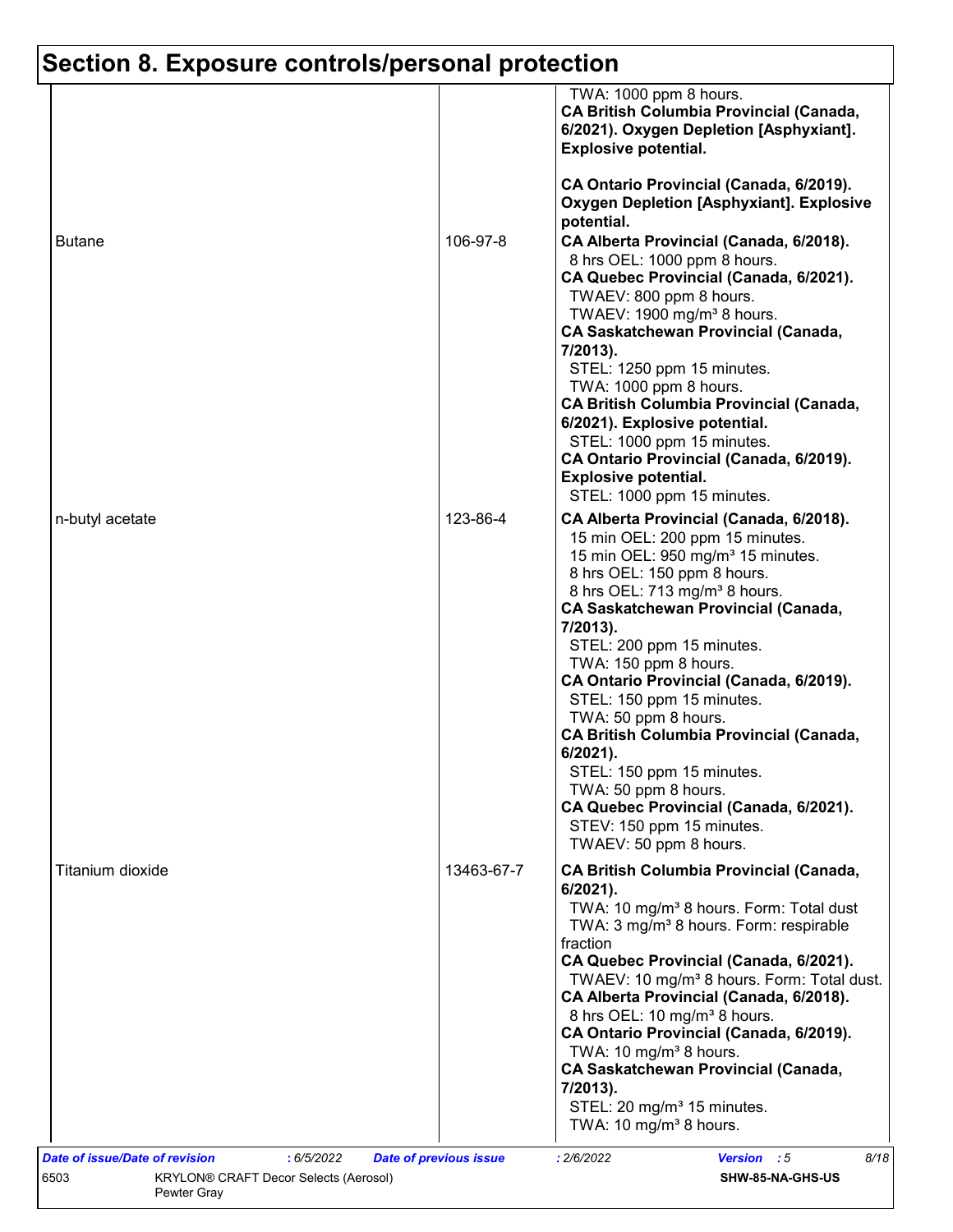| 2-Propoxyethanol           | 2807-30-9  | CA Ontario Provincial (Canada, 6/2019).<br>Absorbed through skin.                                                                                                                                                                                                                                                                                                                                                                                                                                                                                                                                                                            |
|----------------------------|------------|----------------------------------------------------------------------------------------------------------------------------------------------------------------------------------------------------------------------------------------------------------------------------------------------------------------------------------------------------------------------------------------------------------------------------------------------------------------------------------------------------------------------------------------------------------------------------------------------------------------------------------------------|
|                            |            | TWA: $110$ mg/m <sup>3</sup> 8 hours.<br>TWA: 25 ppm 8 hours.                                                                                                                                                                                                                                                                                                                                                                                                                                                                                                                                                                                |
| Methyl Ethyl Ketoxime      | 96-29-7    | OARS WEEL (United States, 1/2021). Skin<br>sensitizer.                                                                                                                                                                                                                                                                                                                                                                                                                                                                                                                                                                                       |
| Zirconium 2-Ethylhexanoate | 22464-99-9 | TWA: 10 ppm 8 hours.<br>CA Alberta Provincial (Canada, 6/2018).<br>8 hrs OEL: 5 mg/m <sup>3</sup> , (as Zr) 8 hours.<br>15 min OEL: 10 mg/m <sup>3</sup> , (as Zr) 15 minutes.<br><b>CA British Columbia Provincial (Canada,</b><br>$6/2021$ ).<br>TWA: $5 \text{ mg/m}^3$ , (as Zr) 8 hours.<br>STEL: 10 mg/m <sup>3</sup> , (as Zr) 15 minutes.<br>CA Quebec Provincial (Canada, 6/2021).<br>TWAEV: $5 \text{ mg/m}^3$ , (as Zr) 8 hours.<br>STEV: 10 mg/m <sup>3</sup> , (as Zr) 15 minutes.<br>CA Ontario Provincial (Canada, 6/2019).<br>STEL: 10 mg/m <sup>3</sup> , (as Zr) 15 minutes.<br>TWA: $5 \text{ mg/m}^3$ , (as Zr) 8 hours. |

#### **Occupational exposure limits (Mexico)**

|                            | CAS#       | <b>Exposure limits</b>                                                                                                                |
|----------------------------|------------|---------------------------------------------------------------------------------------------------------------------------------------|
| Acetone                    | 67-64-1    | NOM-010-STPS-2014 (Mexico, 4/2016).<br>TWA: 500 ppm 8 hours.<br>STEL: 750 ppm 15 minutes.                                             |
| Propane                    | 74-98-6    | NOM-010-STPS-2014 (Mexico, 4/2016).<br>TWA: 1000 ppm 8 hours.                                                                         |
| <b>Butane</b>              | 106-97-8   | NOM-010-STPS-2014 (Mexico, 4/2016).<br>TWA: 1000 ppm 8 hours.                                                                         |
| n-Butyl Acetate            | 123-86-4   | NOM-010-STPS-2014 (Mexico, 4/2016).<br>TWA: 150 ppm 8 hours.<br>STEL: 200 ppm 15 minutes.                                             |
| Zirconium 2-Ethylhexanoate | 22464-99-9 | NOM-010-STPS-2014 (Mexico, 4/2016).<br>TWA: $5 \text{ mg/m}^3$ , (as Zr) 8 hours.<br>STEL: 10 mg/m <sup>3</sup> , (as Zr) 15 minutes. |

| <b>Appropriate engineering</b><br><b>controls</b> | : Use only with adequate ventilation. Use process enclosures, local exhaust ventilation or<br>other engineering controls to keep worker exposure to airborne contaminants below any<br>recommended or statutory limits. The engineering controls also need to keep gas,<br>vapor or dust concentrations below any lower explosive limits. Use explosion-proof<br>ventilation equipment.                                                                                     |
|---------------------------------------------------|-----------------------------------------------------------------------------------------------------------------------------------------------------------------------------------------------------------------------------------------------------------------------------------------------------------------------------------------------------------------------------------------------------------------------------------------------------------------------------|
| <b>Environmental exposure</b><br><b>controls</b>  | : Emissions from ventilation or work process equipment should be checked to ensure<br>they comply with the requirements of environmental protection legislation. In some<br>cases, fume scrubbers, filters or engineering modifications to the process equipment<br>will be necessary to reduce emissions to acceptable levels.                                                                                                                                             |
| <b>Individual protection measures</b>             |                                                                                                                                                                                                                                                                                                                                                                                                                                                                             |
| <b>Hygiene measures</b>                           | : Wash hands, forearms and face thoroughly after handling chemical products, before<br>eating, smoking and using the lavatory and at the end of the working period.<br>Appropriate techniques should be used to remove potentially contaminated clothing.<br>Contaminated work clothing should not be allowed out of the workplace. Wash<br>contaminated clothing before reusing. Ensure that eyewash stations and safety<br>showers are close to the workstation location. |

| Date of issue/Date of revision |                                                      | 6/5/2022 | Date of previous issue | 2/6/2022 | <b>Version</b> : 5 |                  | 9/18 |
|--------------------------------|------------------------------------------------------|----------|------------------------|----------|--------------------|------------------|------|
| 6503                           | KRYLON® CRAFT Decor Selects (Aerosol)<br>Pewter Grav |          |                        |          |                    | SHW-85-NA-GHS-US |      |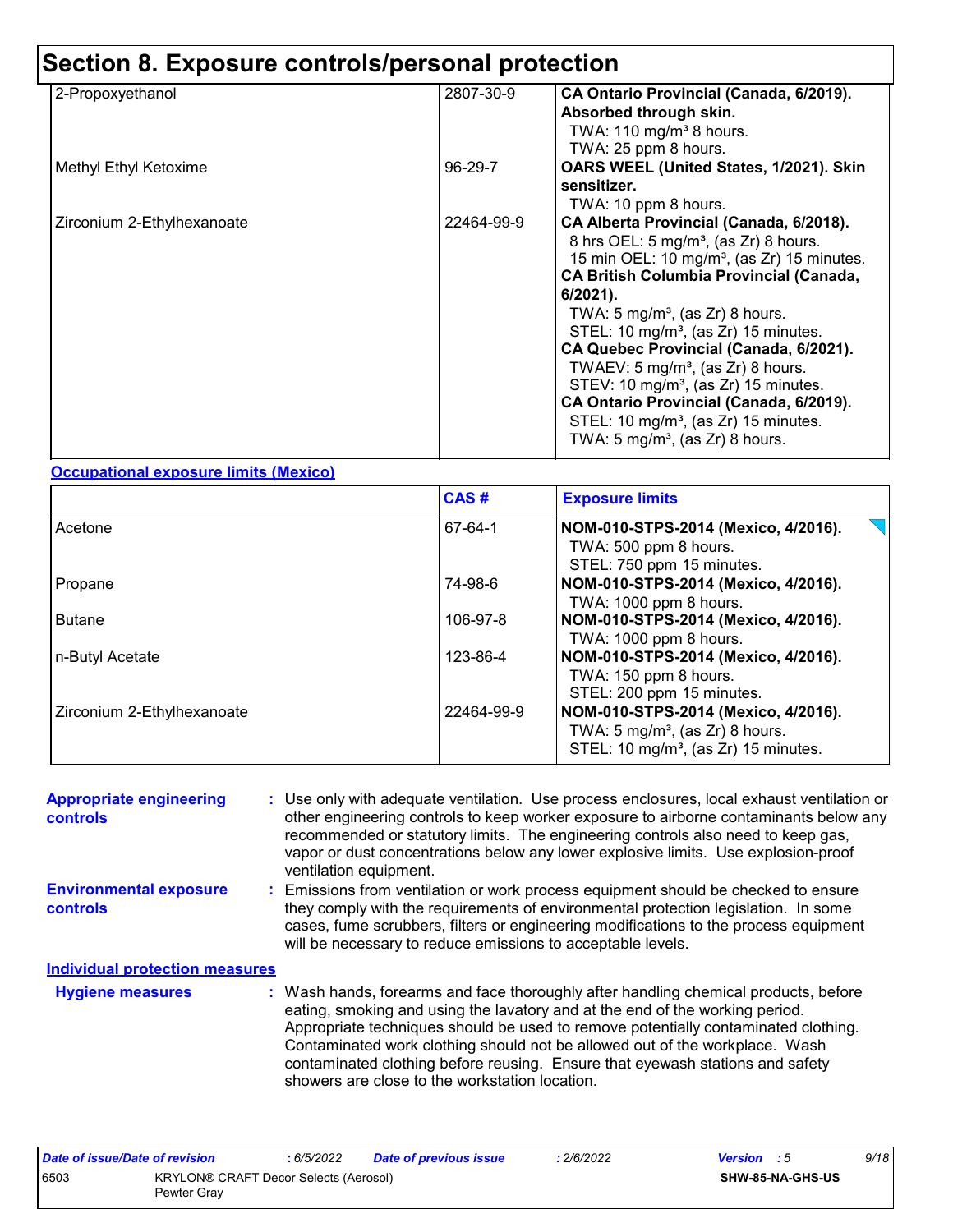| <b>Eye/face protection</b>    | : Safety eyewear complying with an approved standard should be used when a risk<br>assessment indicates this is necessary to avoid exposure to liquid splashes, mists,<br>gases or dusts. If contact is possible, the following protection should be worn, unless<br>the assessment indicates a higher degree of protection: chemical splash goggles.                                                                                                                                                                                                                                                                  |
|-------------------------------|------------------------------------------------------------------------------------------------------------------------------------------------------------------------------------------------------------------------------------------------------------------------------------------------------------------------------------------------------------------------------------------------------------------------------------------------------------------------------------------------------------------------------------------------------------------------------------------------------------------------|
| <b>Skin protection</b>        |                                                                                                                                                                                                                                                                                                                                                                                                                                                                                                                                                                                                                        |
| <b>Hand protection</b>        | : Chemical-resistant, impervious gloves complying with an approved standard should be<br>worn at all times when handling chemical products if a risk assessment indicates this is<br>necessary. Considering the parameters specified by the glove manufacturer, check<br>during use that the gloves are still retaining their protective properties. It should be<br>noted that the time to breakthrough for any glove material may be different for different<br>glove manufacturers. In the case of mixtures, consisting of several substances, the<br>protection time of the gloves cannot be accurately estimated. |
| <b>Body protection</b>        | : Personal protective equipment for the body should be selected based on the task being<br>performed and the risks involved and should be approved by a specialist before<br>handling this product. When there is a risk of ignition from static electricity, wear anti-<br>static protective clothing. For the greatest protection from static discharges, clothing<br>should include anti-static overalls, boots and gloves.                                                                                                                                                                                         |
| <b>Other skin protection</b>  | : Appropriate footwear and any additional skin protection measures should be selected<br>based on the task being performed and the risks involved and should be approved by a<br>specialist before handling this product.                                                                                                                                                                                                                                                                                                                                                                                              |
| <b>Respiratory protection</b> | : Based on the hazard and potential for exposure, select a respirator that meets the<br>appropriate standard or certification. Respirators must be used according to a<br>respiratory protection program to ensure proper fitting, training, and other important<br>aspects of use.                                                                                                                                                                                                                                                                                                                                    |

# **Section 9. Physical and chemical properties**

Pewter Gray

The conditions of measurement of all properties are at standard temperature and pressure unless otherwise indicated.

| <b>Appearance</b>                                                 |                                                                                   |
|-------------------------------------------------------------------|-----------------------------------------------------------------------------------|
| <b>Physical state</b>                                             | $:$ Liquid.                                                                       |
| <b>Color</b>                                                      | : Not available.                                                                  |
| Odor                                                              | : Not available.                                                                  |
| <b>Odor threshold</b>                                             | : Not available.                                                                  |
| pH                                                                | : Not applicable.                                                                 |
| <b>Melting point/freezing point</b>                               | : Not available.                                                                  |
| <b>Boiling point, initial boiling</b><br>point, and boiling range | : Not available.                                                                  |
| <b>Flash point</b>                                                | : Closed cup: -29°C (-20.2°F) [Pensky-Martens Closed Cup]                         |
| <b>Evaporation rate</b>                                           | $: 5.6$ (butyl acetate = 1)                                                       |
| <b>Flammability</b>                                               | : Not available.                                                                  |
| Lower and upper explosion<br>limit/flammability limit             | : Lower: 1.26%<br>Upper: 15.8%                                                    |
| <b>Vapor pressure</b>                                             | : $101.3$ kPa (760 mm Hg)                                                         |
| <b>Relative vapor density</b>                                     | : $1.55$ [Air = 1]                                                                |
| <b>Relative density</b>                                           | : 0.76                                                                            |
| <b>Solubility</b>                                                 | : Not available.                                                                  |
| <b>Partition coefficient: n-</b><br>octanol/water                 | : Not applicable.                                                                 |
| <b>Auto-ignition temperature</b>                                  | : Not available.                                                                  |
| <b>Decomposition temperature</b>                                  | : Not available.                                                                  |
| <b>Viscosity</b>                                                  | Kinematic (40°C (104°F)): <20.5 mm <sup>2</sup> /s (<20.5 cSt)                    |
| <b>Date of issue/Date of revision</b>                             | : 6/5/2022<br>10/18<br><b>Date of previous issue</b><br>: 2/6/2022<br>Version : 5 |
| 6503                                                              | KRYLON® CRAFT Decor Selects (Aerosol)<br>SHW-85-NA-GHS-US                         |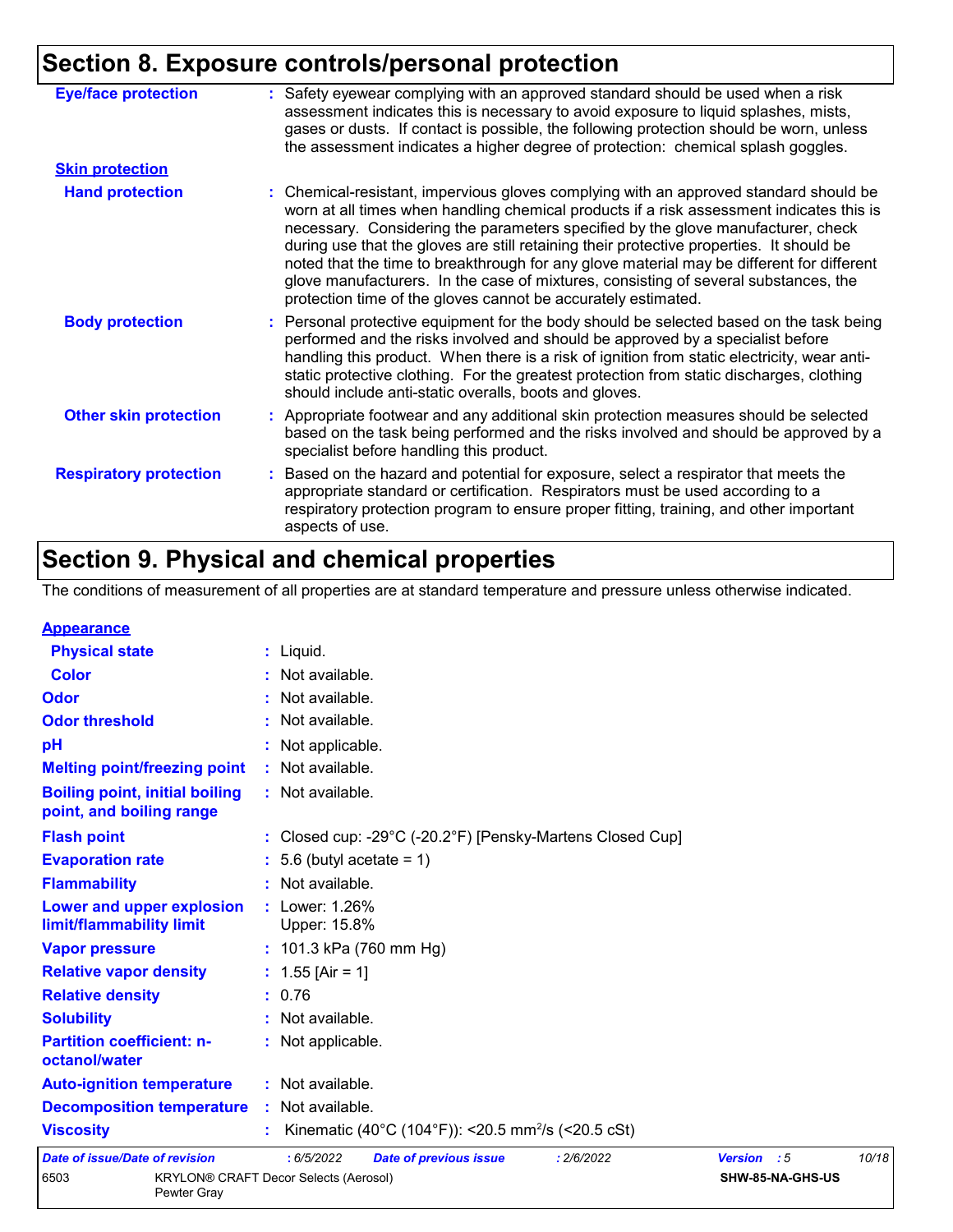## **Section 9. Physical and chemical properties**

| <b>Molecular weight</b>   | : Not applicable. |
|---------------------------|-------------------|
| <b>Aerosol product</b>    |                   |
| <b>Type of aerosol</b>    | : Spray           |
| <b>Heat of combustion</b> | $: 27.629$ kJ/g   |

# **Section 10. Stability and reactivity**

| <b>Hazardous decomposition</b><br>products   | : Under normal conditions of storage and use, hazardous decomposition products should<br>not be produced. |
|----------------------------------------------|-----------------------------------------------------------------------------------------------------------|
| <b>Incompatible materials</b>                | : No specific data.                                                                                       |
| <b>Conditions to avoid</b>                   | : Avoid all possible sources of ignition (spark or flame).                                                |
| <b>Possibility of hazardous</b><br>reactions | : Under normal conditions of storage and use, hazardous reactions will not occur.                         |
| <b>Chemical stability</b>                    | : The product is stable.                                                                                  |
| <b>Reactivity</b>                            | : No specific test data related to reactivity available for this product or its ingredients.              |

## **Section 11. Toxicological information**

#### **Information on toxicological effects**

#### **Acute toxicity**

| <b>Product/ingredient name</b> | <b>Result</b>                | <b>Species</b> | <b>Dose</b>              | <b>Exposure</b> |
|--------------------------------|------------------------------|----------------|--------------------------|-----------------|
| Acetone                        | LD50 Oral                    | Rat            | 5800 mg/kg               |                 |
| Butane                         | <b>LC50 Inhalation Vapor</b> | Rat            | 658000 mg/m <sup>3</sup> | 4 hours         |
| n-Butyl Acetate                | LD50 Dermal                  | Rabbit         | >17600 mg/kg             |                 |
|                                | LD50 Oral                    | Rat            | 10768 mg/kg              |                 |
| 2-Propoxyethanol               | LD50 Oral                    | Rat            | 3089 mg/kg               |                 |
| Methyl Ethyl Ketoxime          | ILD50 Oral                   | Rat            | 930 mg/kg                |                 |
| Light Aromatic Hydrocarbons    | ILD50 Oral                   | Rat            | 8400 mg/kg               |                 |
| Zirconium 2-Ethylhexanoate     | ILD50 Dermal                 | Rabbit         | $>5$ g/kg                |                 |
|                                | LD50 Oral                    | Rat            | $>5$ g/kg                |                 |

#### **Irritation/Corrosion**

| <b>Product/ingredient name</b> | <b>Result</b>            | <b>Species</b> | <b>Score</b> | <b>Exposure</b>  | <b>Observation</b> |
|--------------------------------|--------------------------|----------------|--------------|------------------|--------------------|
| Acetone                        | Eyes - Mild irritant     | Human          |              | 186300 ppm       |                    |
|                                | Eyes - Mild irritant     | Rabbit         |              | $10$ uL          |                    |
|                                | Eyes - Moderate irritant | Rabbit         |              | 24 hours 20      |                    |
|                                |                          |                |              | mg               |                    |
|                                | Eyes - Severe irritant   | Rabbit         |              | $20 \text{ mg}$  |                    |
|                                | Skin - Mild irritant     | Rabbit         |              | 24 hours 500     |                    |
|                                |                          |                |              | mg               |                    |
|                                | Skin - Mild irritant     | Rabbit         |              | 395 mg           |                    |
| n-Butyl Acetate                | Eyes - Moderate irritant | Rabbit         |              | $100 \text{ mg}$ |                    |
|                                | Skin - Moderate irritant | Rabbit         |              | 24 hours 500     |                    |
|                                |                          |                |              | mg               |                    |
| <b>Titanium Dioxide</b>        | Skin - Mild irritant     | Human          |              | 72 hours 300     |                    |
|                                |                          |                |              | ug I             |                    |
| 2-Propoxyethanol               | Eyes - Severe irritant   | Rabbit         |              | 24 hours 750     |                    |
|                                |                          |                |              | ug               |                    |
|                                | Eyes - Severe irritant   | Rabbit         |              | $100 \text{ mg}$ | ٠                  |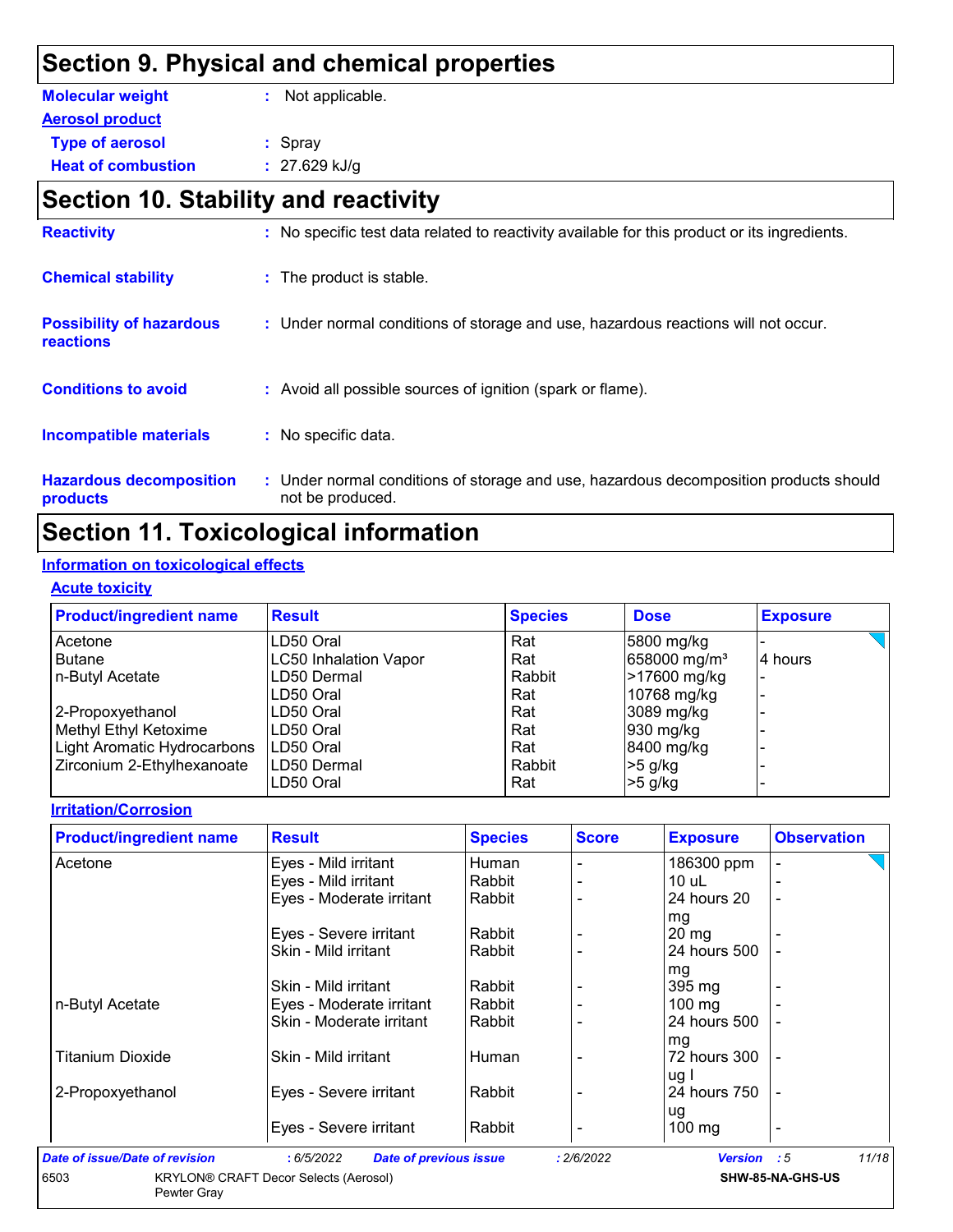# **Section 11. Toxicological information**

|                             | Skin - Mild irritant   | Guinea pig | 500 mg              |  |
|-----------------------------|------------------------|------------|---------------------|--|
|                             | ISkin - Mild irritant  | Rabbit     | <b>24 hours 500</b> |  |
|                             |                        |            | mg                  |  |
| Methyl Ethyl Ketoxime       | Eyes - Severe irritant | Rabbit     | <sup>1</sup> 100 uL |  |
| Light Aromatic Hydrocarbons | Eyes - Mild irritant   | Rabbit     | <b>24 hours 100</b> |  |
|                             |                        |            | 'uL                 |  |

#### **Sensitization**

Not available.

#### **Mutagenicity**

Not available.

#### **Carcinogenicity**

Not available.

#### **Classification**

| <b>Product/ingredient name</b> | <b>OSHA</b> | <b>IARC</b> |  |
|--------------------------------|-------------|-------------|--|
| <b>Titanium Dioxide</b>        |             | 2E          |  |

#### **Reproductive toxicity**

Not available.

#### **Teratogenicity**

Not available.

#### **Specific target organ toxicity (single exposure)**

| <b>Name</b>                 | <b>Category</b> | <b>Route of</b><br>exposure | <b>Target organs</b>            |
|-----------------------------|-----------------|-----------------------------|---------------------------------|
| Acetone                     | Category 3      |                             | Respiratory tract<br>irritation |
|                             | Category 3      |                             | Narcotic effects                |
| Propane                     | Category 3      |                             | Respiratory tract<br>irritation |
|                             | Category 3      |                             | Narcotic effects                |
| <b>Butane</b>               | Category 3      |                             | Respiratory tract<br>irritation |
|                             | Category 3      |                             | Narcotic effects                |
| n-Butyl Acetate             | Category 3      |                             | Narcotic effects                |
| 2-Propoxyethanol            | Category 3      |                             | Respiratory tract<br>irritation |
|                             | Category 3      |                             | Narcotic effects                |
| Methyl Ethyl Ketoxime       | Category 1      |                             | upper respiratory<br>tract      |
|                             | Category 3      |                             | Narcotic effects                |
| Light Aromatic Hydrocarbons | Category 3      |                             | Respiratory tract<br>irritation |
|                             | Category 3      |                             | Narcotic effects                |

**Specific target organ toxicity (repeated exposure)**

| Date of issue/Date of revision |                                                             | 6/5/2022 | <b>Date of previous issue</b> | 2/6/2022 | Version |                         | 12/18 |
|--------------------------------|-------------------------------------------------------------|----------|-------------------------------|----------|---------|-------------------------|-------|
| 6503                           | <b>KRYLON® CRAFT Decor Selects (Aerosol)</b><br>Pewter Grav |          |                               |          |         | <b>SHW-85-NA-GHS-US</b> |       |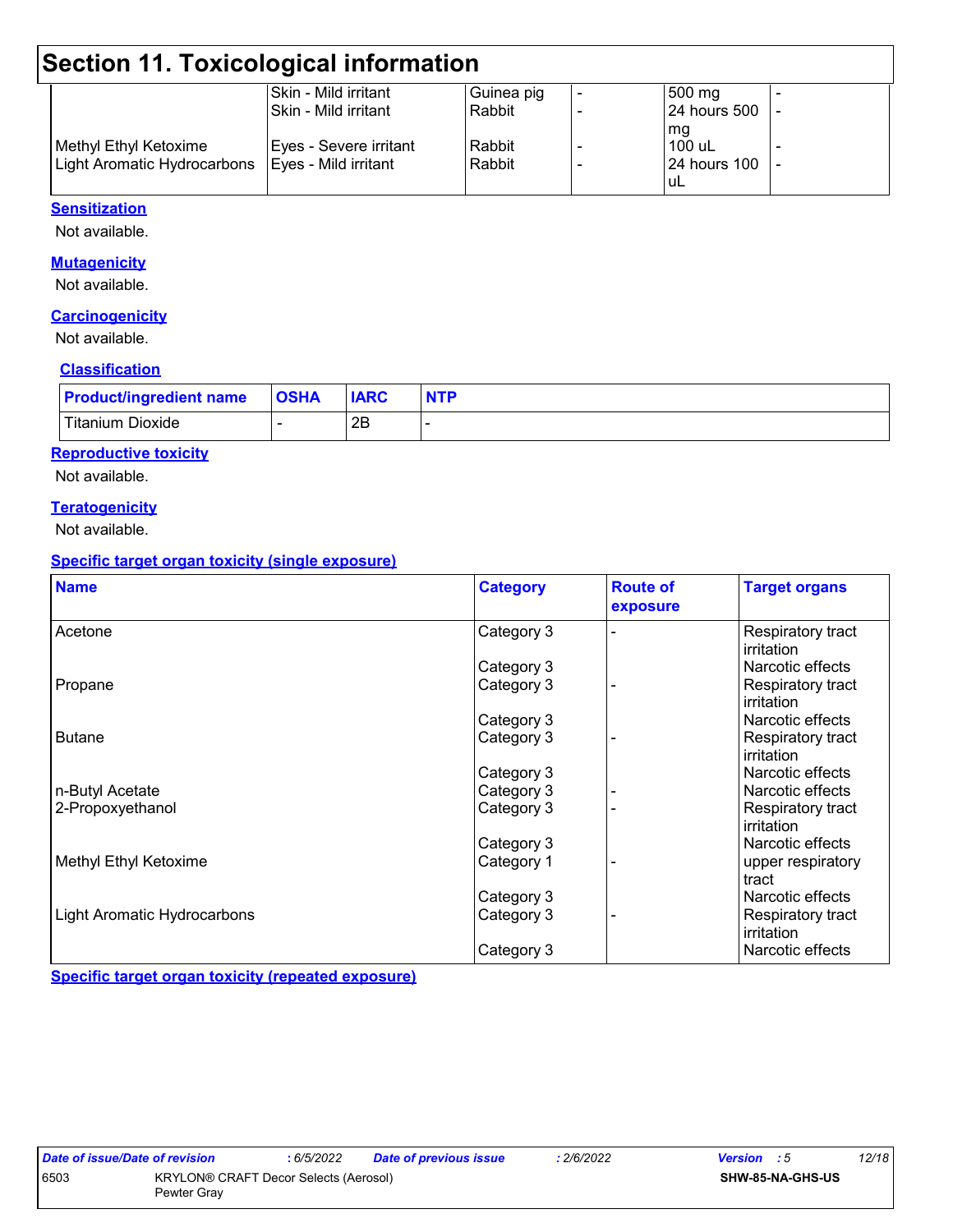# **Section 11. Toxicological information**

| <b>Name</b>                 | <b>Category</b> | <b>Route of</b><br>exposure | <b>Target organs</b> |
|-----------------------------|-----------------|-----------------------------|----------------------|
| Acetone                     | Category 2      |                             |                      |
| Propane                     | Category 2      |                             |                      |
| l Butane                    | Category 2      |                             |                      |
| 2-Propoxyethanol            | Category 2      |                             |                      |
| Methyl Ethyl Ketoxime       | Category 2      |                             | blood system         |
| Light Aromatic Hydrocarbons | Category 2      |                             |                      |

#### **Aspiration hazard**

| <b>Name</b>                 | <b>Result</b>                         |
|-----------------------------|---------------------------------------|
| Propane                     | <b>ASPIRATION HAZARD - Category 1</b> |
| <b>Butane</b>               | <b>ASPIRATION HAZARD - Category 1</b> |
| Light Aromatic Hydrocarbons | <b>ASPIRATION HAZARD - Category 1</b> |

| Information on the likely<br>routes of exposure | : Not available.                                                                                                                                                                                                                                                        |
|-------------------------------------------------|-------------------------------------------------------------------------------------------------------------------------------------------------------------------------------------------------------------------------------------------------------------------------|
| <b>Potential acute health effects</b>           |                                                                                                                                                                                                                                                                         |
| <b>Eye contact</b>                              | : Causes serious eye irritation.                                                                                                                                                                                                                                        |
| <b>Inhalation</b>                               | : Can cause central nervous system (CNS) depression. May cause drowsiness or<br>dizziness. May cause respiratory irritation.                                                                                                                                            |
| <b>Skin contact</b>                             | : May cause an allergic skin reaction.                                                                                                                                                                                                                                  |
| <b>Ingestion</b>                                | : Can cause central nervous system (CNS) depression. May be fatal if swallowed and<br>enters airways.                                                                                                                                                                   |
|                                                 | <b>Symptoms related to the physical, chemical and toxicological characteristics</b>                                                                                                                                                                                     |
| <b>Eye contact</b>                              | : Adverse symptoms may include the following:<br>pain or irritation<br>watering<br>redness                                                                                                                                                                              |
| <b>Inhalation</b>                               | : Adverse symptoms may include the following:<br>respiratory tract irritation<br>coughing<br>nausea or vomiting<br>headache<br>drowsiness/fatigue<br>dizziness/vertigo<br>unconsciousness<br>reduced fetal weight<br>increase in fetal deaths<br>skeletal malformations |
| <b>Skin contact</b>                             | : Adverse symptoms may include the following:<br>irritation<br>redness<br>reduced fetal weight<br>increase in fetal deaths<br>skeletal malformations                                                                                                                    |
| <b>Ingestion</b>                                | : Adverse symptoms may include the following:<br>nausea or vomiting<br>reduced fetal weight<br>increase in fetal deaths<br>skeletal malformations                                                                                                                       |

#### **Delayed and immediate effects and also chronic effects from short and long term exposure**

| Date of issue/Date of revision |                                                      | : 6/5/2022 | Date of previous issue | : 2/6/2022 | <b>Version</b> : 5 |                         | 13/18 |
|--------------------------------|------------------------------------------------------|------------|------------------------|------------|--------------------|-------------------------|-------|
| 6503                           | KRYLON® CRAFT Decor Selects (Aerosol)<br>Pewter Grav |            |                        |            |                    | <b>SHW-85-NA-GHS-US</b> |       |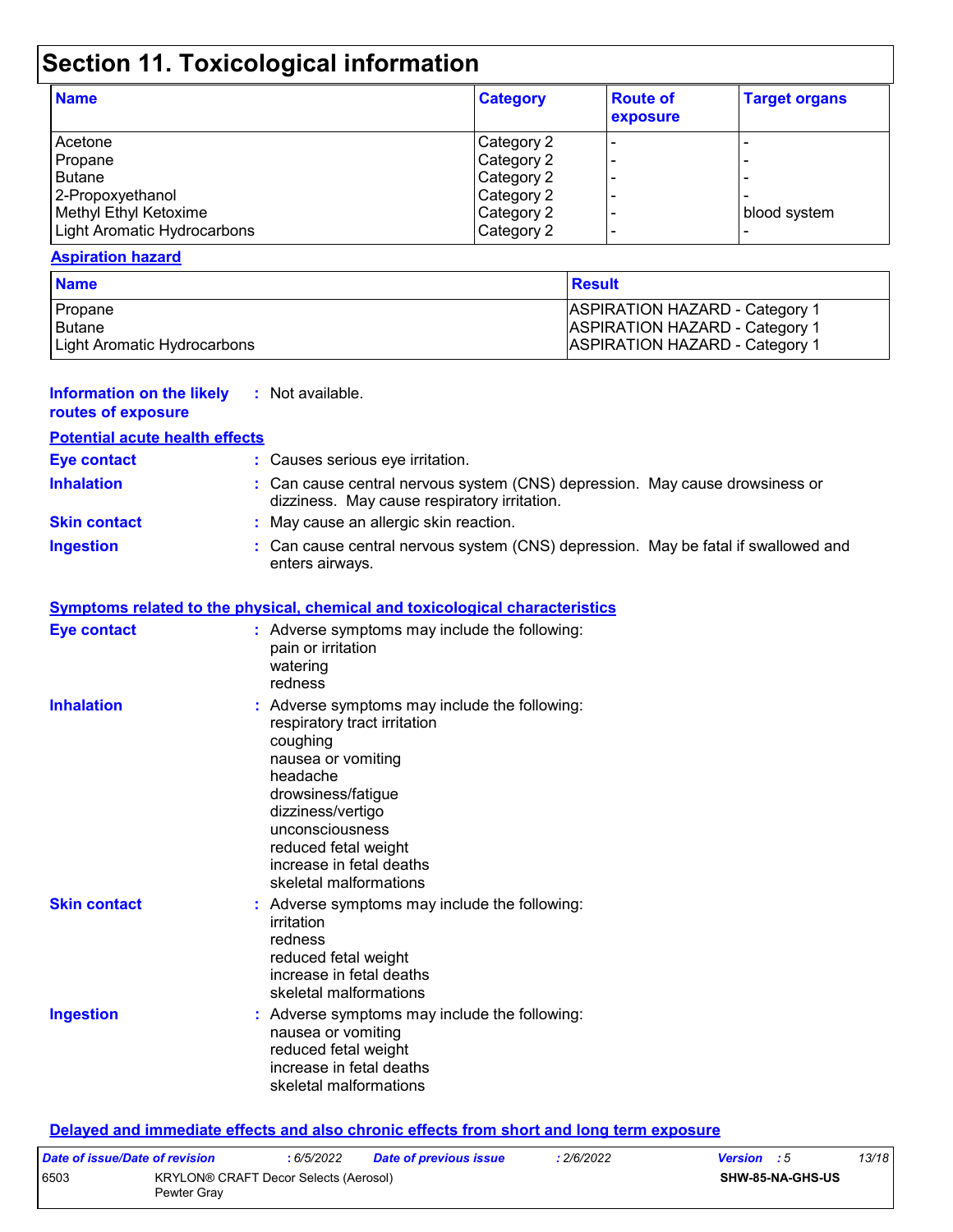# **Section 11. Toxicological information**

| <b>Short term exposure</b>                   |                                                                                                                                                                                |
|----------------------------------------------|--------------------------------------------------------------------------------------------------------------------------------------------------------------------------------|
| <b>Potential immediate</b><br><b>effects</b> | : Not available.                                                                                                                                                               |
| <b>Potential delayed effects</b>             | : Not available.                                                                                                                                                               |
| <b>Long term exposure</b>                    |                                                                                                                                                                                |
| <b>Potential immediate</b><br><b>effects</b> | : Not available.                                                                                                                                                               |
| <b>Potential delayed effects</b>             | : Not available.                                                                                                                                                               |
| <b>Potential chronic health effects</b>      |                                                                                                                                                                                |
| Not available.                               |                                                                                                                                                                                |
| <b>General</b>                               | : May cause damage to organs through prolonged or repeated exposure. Once<br>sensitized, a severe allergic reaction may occur when subsequently exposed to very low<br>levels. |
| <b>Carcinogenicity</b>                       | : Suspected of causing cancer. Risk of cancer depends on duration and level of<br>exposure.                                                                                    |
| <b>Mutagenicity</b>                          | : No known significant effects or critical hazards.                                                                                                                            |
| <b>Teratogenicity</b>                        | : Suspected of damaging the unborn child.                                                                                                                                      |
| <b>Developmental effects</b>                 | : No known significant effects or critical hazards.                                                                                                                            |
| <b>Fertility effects</b>                     | : No known significant effects or critical hazards.                                                                                                                            |

#### **Numerical measures of toxicity**

| <b>Acute toxicity estimates</b>   |  |  |  |
|-----------------------------------|--|--|--|
| <b>ATE value</b>                  |  |  |  |
| 170925.16 mg/kg<br>60866.84 mg/kg |  |  |  |
|                                   |  |  |  |

# **Section 12. Ecological information**

| <b>Product/ingredient name</b> | <b>Result</b>                         | <b>Species</b>                               | <b>Exposure</b> |
|--------------------------------|---------------------------------------|----------------------------------------------|-----------------|
| Acetone                        | Acute EC50 7200000 µg/l Fresh water   | Algae - Selenastrum sp.                      | 96 hours        |
|                                | Acute LC50 4.42589 ml/L Marine water  | l Crustaceans - Acartia tonsa -<br>Copepodid | 48 hours        |
|                                | Acute LC50 7460000 µg/l Fresh water   | Daphnia - Daphnia cucullata                  | 48 hours        |
|                                | Acute LC50 5600 ppm Fresh water       | Fish - Poecilia reticulata                   | 96 hours        |
|                                | Chronic NOEC 4.95 mg/l Marine water   | Algae - Ulva pertusa                         | 96 hours        |
|                                | Chronic NOEC 0.016 ml/L Fresh water   | Crustaceans - Daphniidae                     | 21 days         |
|                                | Chronic NOEC 0.1 ml/L Fresh water     | Daphnia - Daphnia magna -<br>l Neonate       | 21 days         |
|                                | Chronic NOEC 5 µg/l Marine water      | Fish - Gasterosteus aculeatus -<br>Larvae    | 42 days         |
| n-Butyl Acetate                | Acute LC50 32 mg/l Marine water       | Crustaceans - Artemia salina                 | 48 hours        |
|                                | Acute LC50 18000 µg/l Fresh water     | Fish - Pimephales promelas                   | 96 hours        |
| <b>Titanium Dioxide</b>        | Acute LC50 >1000000 µg/l Marine water | Fish - Fundulus heteroclitus                 | 96 hours        |
| Methyl Ethyl Ketoxime          | Acute LC50 843000 µg/l Fresh water    | <b>Fish - Pimephales promelas</b>            | 96 hours        |

#### **Persistence and degradability**

| Date of issue/Date of revision |                                                      | 6/5/2022 | <b>Date of previous issue</b> | : 2/6/2022 | <b>Version</b> : 5 | 14/18 |
|--------------------------------|------------------------------------------------------|----------|-------------------------------|------------|--------------------|-------|
| 6503                           | KRYLON® CRAFT Decor Selects (Aerosol)<br>Pewter Gray |          |                               |            | SHW-85-NA-GHS-US   |       |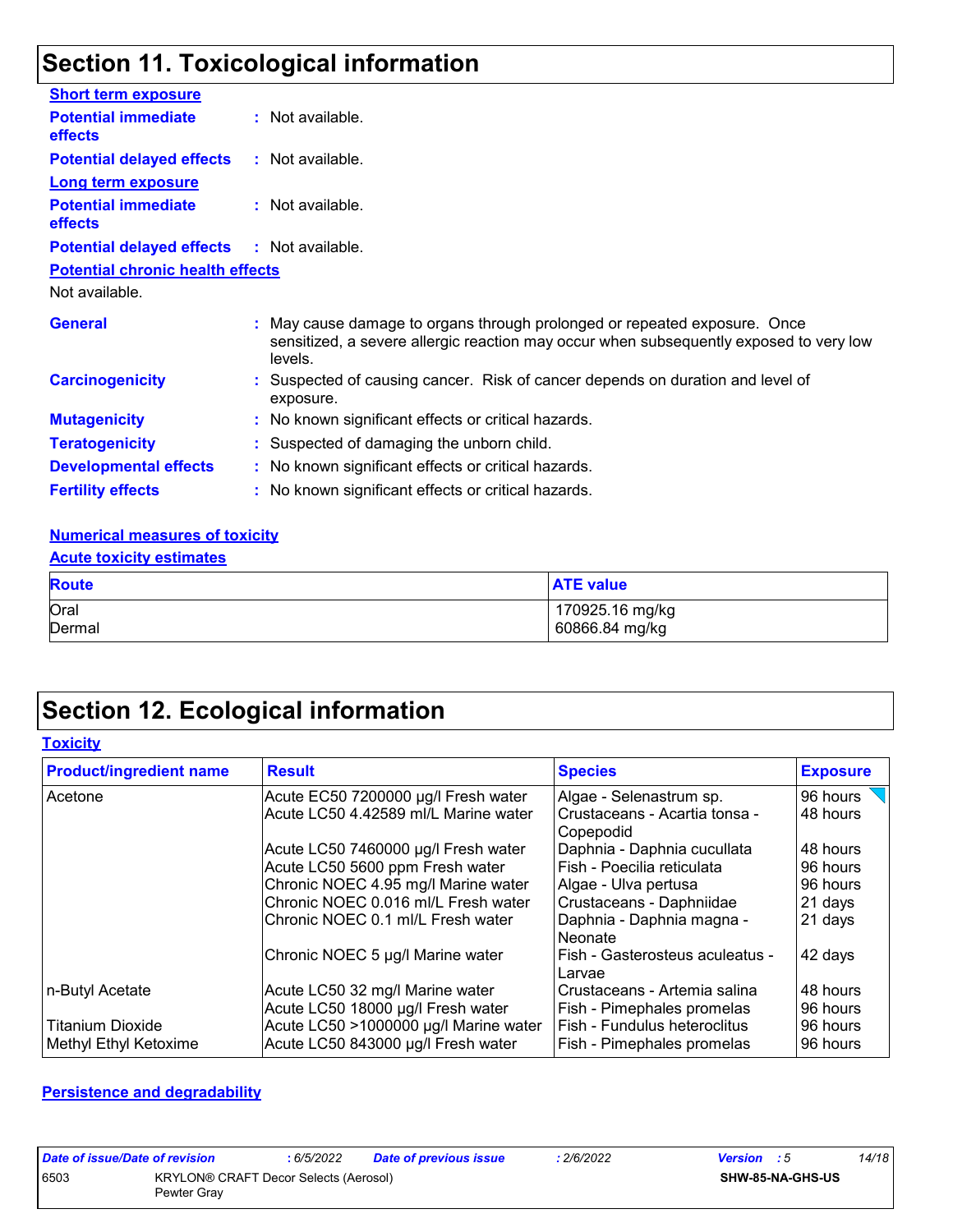# **Section 12. Ecological information**

| <b>Product/ingredient name</b> | <b>Aquatic half-life</b> | <b>Photolysis</b> | Biodegradability |
|--------------------------------|--------------------------|-------------------|------------------|
| Acetone                        |                          |                   | Readily          |
| In-Butvl Acetate               |                          |                   | Readily          |
| Light Aromatic Hydrocarbons    |                          |                   | Readily          |

#### **Bioaccumulative potential**

| <b>Product/ingredient name</b>                         | $\mathsf{LogP}_\mathsf{ow}$ | <b>BCF</b>                | <b>Potential</b> |
|--------------------------------------------------------|-----------------------------|---------------------------|------------------|
| Methyl Ethyl Ketoxime<br>  Light Aromatic Hydrocarbons |                             | 12.5 to 5.8<br>10 to 2500 | low<br>high      |
| l Zirconium 2-Ethvlhexanoate_                          |                             | 2.96                      | low              |

#### **Mobility in soil**

| <b>Soil/water partition</b> | : Not available. |
|-----------------------------|------------------|
| <b>coefficient (Koc)</b>    |                  |

# **Section 13. Disposal considerations**

| <b>Disposal methods</b> | : The generation of waste should be avoided or minimized wherever possible. Disposal<br>of this product, solutions and any by-products should at all times comply with the<br>requirements of environmental protection and waste disposal legislation and any<br>regional local authority requirements. Dispose of surplus and non-recyclable products<br>via a licensed waste disposal contractor. Waste should not be disposed of untreated to<br>the sewer unless fully compliant with the requirements of all authorities with jurisdiction.<br>Waste packaging should be recycled. Incineration or landfill should only be considered<br>when recycling is not feasible. This material and its container must be disposed of in a<br>safe way. Empty containers or liners may retain some product residues. Do not |
|-------------------------|-------------------------------------------------------------------------------------------------------------------------------------------------------------------------------------------------------------------------------------------------------------------------------------------------------------------------------------------------------------------------------------------------------------------------------------------------------------------------------------------------------------------------------------------------------------------------------------------------------------------------------------------------------------------------------------------------------------------------------------------------------------------------------------------------------------------------|
|                         | puncture or incinerate container.                                                                                                                                                                                                                                                                                                                                                                                                                                                                                                                                                                                                                                                                                                                                                                                       |

# **Section 14. Transport information**

|                                       | <b>DOT</b><br><b>Classification</b>                         | <b>TDG</b><br><b>Classification</b> | <b>Mexico</b><br><b>Classification</b> | <b>IATA</b>            | <b>IMDG</b>          |
|---------------------------------------|-------------------------------------------------------------|-------------------------------------|----------------------------------------|------------------------|----------------------|
| <b>UN number</b>                      | <b>UN1950</b>                                               | <b>UN1950</b>                       | <b>UN1950</b>                          | <b>UN1950</b>          | <b>UN1950</b>        |
| <b>UN proper</b><br>shipping name     | <b>AEROSOLS</b>                                             | <b>AEROSOLS</b>                     | <b>AEROSOLS</b>                        | AEROSOLS,<br>flammable | <b>AEROSOLS</b>      |
| <b>Transport</b><br>hazard class(es)  | 2.1                                                         | 2.1                                 | 2.1                                    | 2.1                    | 2.1                  |
| <b>Packing group</b>                  | $\overline{\phantom{a}}$                                    | $\blacksquare$                      |                                        | -                      |                      |
| <b>Environmental</b><br>hazards       | No.                                                         | No.                                 | No.                                    | No.                    | No.                  |
|                                       |                                                             |                                     |                                        |                        |                      |
| <b>Date of issue/Date of revision</b> | : 6/5/2022                                                  | <b>Date of previous issue</b>       | : 2/6/2022                             |                        | 15/18<br>Version : 5 |
| 6503                                  | <b>KRYLON® CRAFT Decor Selects (Aerosol)</b><br>Pewter Gray |                                     |                                        |                        | SHW-85-NA-GHS-US     |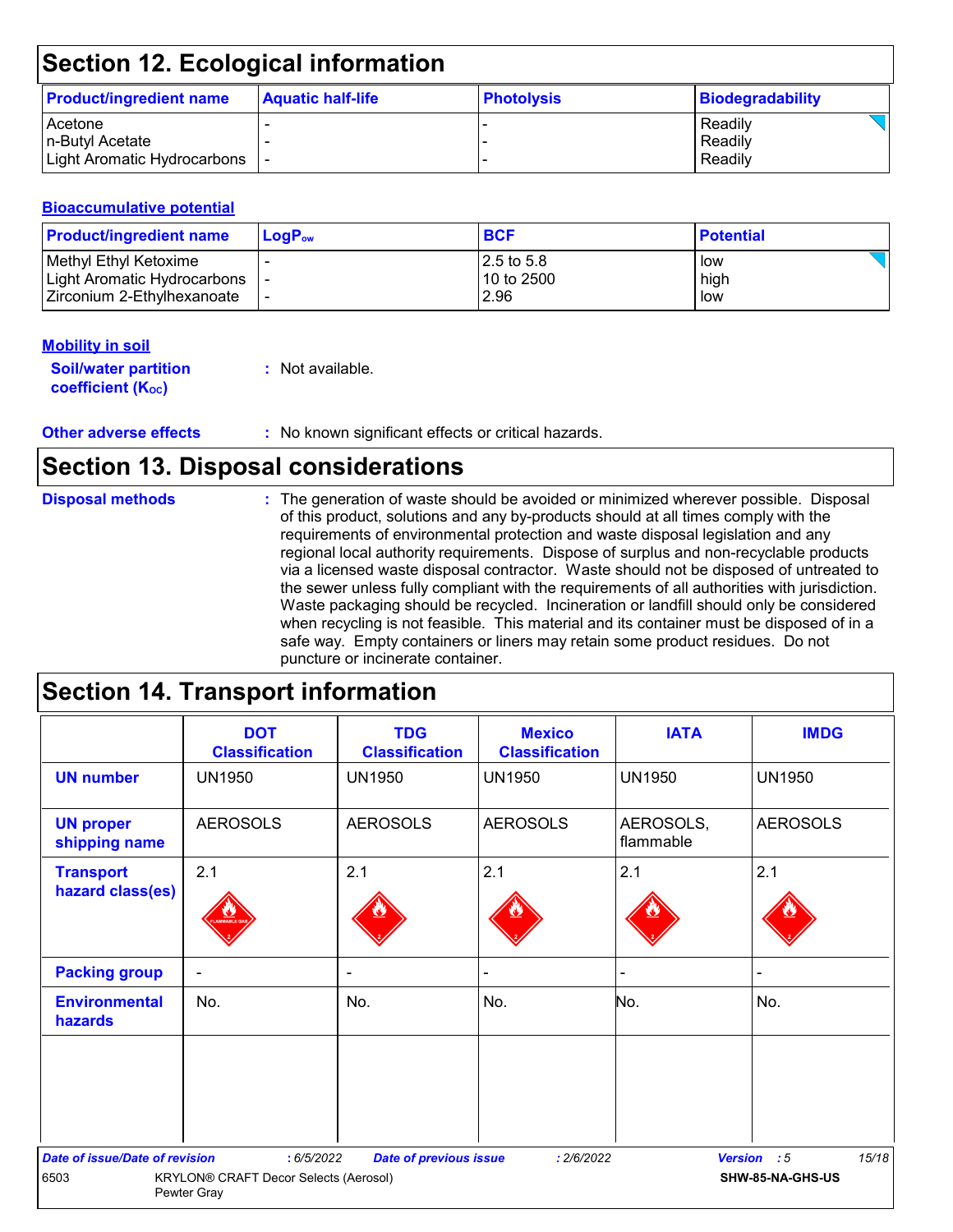|                                                                                                          | <b>Section 14. Transport information</b>                                                                        |                                                                                                                                                                                                                                                                                                                                                                                                                                                                                                                                                                                                                                                                                     |                                                                                                                 |                                                                                                                 |                                                                                                                 |
|----------------------------------------------------------------------------------------------------------|-----------------------------------------------------------------------------------------------------------------|-------------------------------------------------------------------------------------------------------------------------------------------------------------------------------------------------------------------------------------------------------------------------------------------------------------------------------------------------------------------------------------------------------------------------------------------------------------------------------------------------------------------------------------------------------------------------------------------------------------------------------------------------------------------------------------|-----------------------------------------------------------------------------------------------------------------|-----------------------------------------------------------------------------------------------------------------|-----------------------------------------------------------------------------------------------------------------|
| <b>Additional</b><br>information                                                                         | Dependent upon<br>container size, this<br>product may ship under<br>the Limited Quantity<br>shipping exception. | Product classified<br>as per the<br>following sections<br>of the<br>Transportation of<br>Dangerous Goods<br>Regulations:<br>2.13-2.17 (Class<br>2).<br>Dependent upon<br>container size, this<br>product may ship under<br>the Limited Quantity<br>shipping exception.                                                                                                                                                                                                                                                                                                                                                                                                              | Dependent upon<br>container size, this<br>product may ship under<br>the Limited Quantity<br>shipping exception. | Dependent upon<br>container size, this<br>product may ship under<br>the Limited Quantity<br>shipping exception. | Dependent upon<br>container size, this<br>product may ship under<br>the Limited Quantity<br>shipping exception. |
| <b>Special precautions for user :</b><br><b>Transport in bulk according</b><br>to <b>IMO</b> instruments | Not available.                                                                                                  | Multi-modal shipping descriptions are provided for informational purposes and do not<br>consider container sizes. The presence of a shipping description for a particular<br>mode of transport (sea, air, etc.), does not indicate that the product is packaged<br>suitably for that mode of transport. All packaging must be reviewed for suitability<br>prior to shipment, and compliance with the applicable regulations is the sole<br>responsibility of the person offering the product for transport. People loading and<br>unloading dangerous goods must be trained on all of the risks deriving from the<br>substances and on all actions in case of emergency situations. |                                                                                                                 |                                                                                                                 |                                                                                                                 |

**Proper shipping name :**

: Not available.

## **Section 15. Regulatory information**

#### **SARA 313**

SARA 313 (40 CFR 372.45) supplier notification can be found on the Environmental Data Sheet.

#### **California Prop. 65**

WARNING: This product contains chemicals known to the State of California to cause cancer and birth defects or other reproductive harm.

#### **International regulations**

| <b>International lists</b> | : Australia inventory (AIIC): Not determined.<br>China inventory (IECSC): Not determined.<br>Japan inventory (CSCL): Not determined.<br>Japan inventory (ISHL): Not determined.<br>Korea inventory (KECI): Not determined. |
|----------------------------|----------------------------------------------------------------------------------------------------------------------------------------------------------------------------------------------------------------------------|
|                            | New Zealand Inventory of Chemicals (NZIoC): Not determined.<br>Philippines inventory (PICCS): Not determined.                                                                                                              |
|                            | Taiwan Chemical Substances Inventory (TCSI): Not determined.<br>Thailand inventory: Not determined.<br>Turkey inventory: Not determined.                                                                                   |
|                            | Vietnam inventory: Not determined.                                                                                                                                                                                         |

# **Section 16. Other information**

#### **Hazardous Material Information System (U.S.A.)**



| Date of issue/Date of revision |                                                      | : 6/5/2022 | <b>Date of previous issue</b> | : 2/6/2022 | <b>Version</b> : 5 |                  | 16/18 |
|--------------------------------|------------------------------------------------------|------------|-------------------------------|------------|--------------------|------------------|-------|
| 6503                           | KRYLON® CRAFT Decor Selects (Aerosol)<br>Pewter Grav |            |                               |            |                    | SHW-85-NA-GHS-US |       |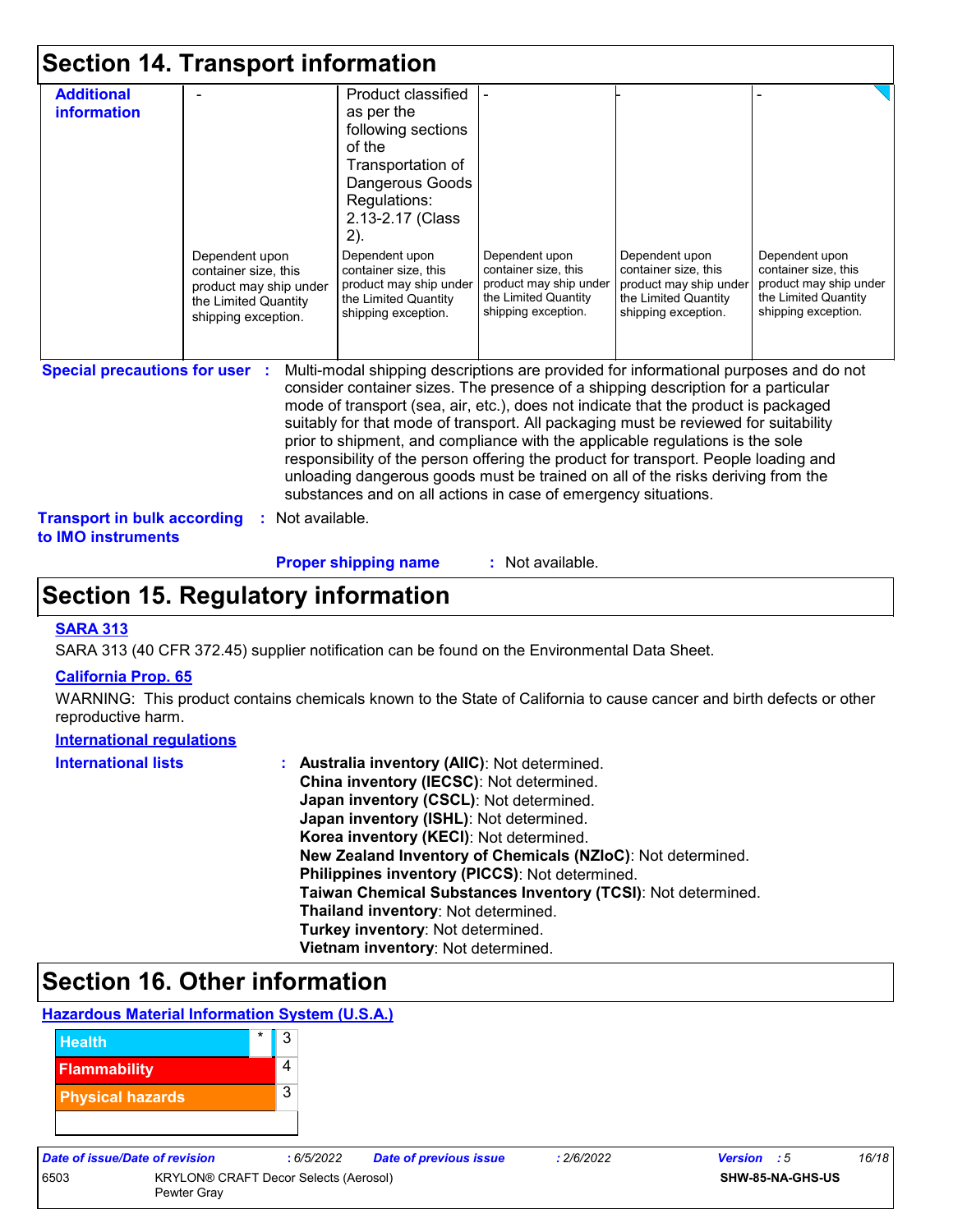### **Section 16. Other information**

**The customer is responsible for determining the PPE code for this material. For more information on HMIS® Personal Protective Equipment (PPE) codes, consult the HMIS® Implementation Manual.**

**Caution: HMIS® ratings are based on a 0-4 rating scale, with 0 representing minimal hazards or risks, and 4 representing significant hazards or risks. Although HMIS® ratings and the associated label are not required on SDSs or products leaving a facility under 29 CFR 1910.1200, the preparer may choose to provide them. HMIS® ratings are to be used with a fully implemented HMIS® program. HMIS® is a registered trademark and service mark of the American Coatings Association, Inc.**

**Procedure used to derive the classification**

|                                                                                                                                                                                                                                                                                                                                                                                                                                                                                                                                                           | <b>Justification</b>                                                                                                                                                                                                                                                                                                                                                                                                                                                                                                                                                   |  |  |  |
|-----------------------------------------------------------------------------------------------------------------------------------------------------------------------------------------------------------------------------------------------------------------------------------------------------------------------------------------------------------------------------------------------------------------------------------------------------------------------------------------------------------------------------------------------------------|------------------------------------------------------------------------------------------------------------------------------------------------------------------------------------------------------------------------------------------------------------------------------------------------------------------------------------------------------------------------------------------------------------------------------------------------------------------------------------------------------------------------------------------------------------------------|--|--|--|
| FLAMMABLE AEROSOLS - Category 1<br>GASES UNDER PRESSURE - Compressed gas<br>SERIOUS EYE DAMAGE/ EYE IRRITATION - Category 2A<br>SKIN SENSITIZATION - Category 1<br><b>CARCINOGENICITY - Category 2</b><br><b>TOXIC TO REPRODUCTION - Category 2</b><br>SPECIFIC TARGET ORGAN TOXICITY (SINGLE EXPOSURE) (Respiratory tract<br>irritation) - Category 3<br>SPECIFIC TARGET ORGAN TOXICITY (SINGLE EXPOSURE) (Narcotic effects) -<br>Category 3<br>SPECIFIC TARGET ORGAN TOXICITY (REPEATED EXPOSURE) - Category 2<br><b>ASPIRATION HAZARD - Category 1</b> | On basis of test data<br>Calculation method<br>Calculation method<br>Calculation method<br>Calculation method<br>Calculation method<br>Calculation method<br>Calculation method<br>Calculation method<br>Calculation method                                                                                                                                                                                                                                                                                                                                            |  |  |  |
| <b>History</b>                                                                                                                                                                                                                                                                                                                                                                                                                                                                                                                                            |                                                                                                                                                                                                                                                                                                                                                                                                                                                                                                                                                                        |  |  |  |
| <b>Date of printing</b>                                                                                                                                                                                                                                                                                                                                                                                                                                                                                                                                   | : 6/5/2022                                                                                                                                                                                                                                                                                                                                                                                                                                                                                                                                                             |  |  |  |
| Date of issue/Date of<br>revision                                                                                                                                                                                                                                                                                                                                                                                                                                                                                                                         | : 6/5/2022                                                                                                                                                                                                                                                                                                                                                                                                                                                                                                                                                             |  |  |  |
| Date of previous issue                                                                                                                                                                                                                                                                                                                                                                                                                                                                                                                                    | : 2/6/2022                                                                                                                                                                                                                                                                                                                                                                                                                                                                                                                                                             |  |  |  |
| <b>Version</b>                                                                                                                                                                                                                                                                                                                                                                                                                                                                                                                                            | : 5                                                                                                                                                                                                                                                                                                                                                                                                                                                                                                                                                                    |  |  |  |
| <b>Key to abbreviations</b>                                                                                                                                                                                                                                                                                                                                                                                                                                                                                                                               | $:$ ATE = Acute Toxicity Estimate<br><b>BCF = Bioconcentration Factor</b><br>GHS = Globally Harmonized System of Classification and Labelling of Chemicals<br>IATA = International Air Transport Association<br><b>IBC</b> = Intermediate Bulk Container<br><b>IMDG = International Maritime Dangerous Goods</b><br>LogPow = logarithm of the octanol/water partition coefficient<br>MARPOL = International Convention for the Prevention of Pollution From Ships, 1973<br>as modified by the Protocol of 1978. ("Marpol" = marine pollution)<br>$N/A = Not available$ |  |  |  |

SGG = Segregation Group

#### UN = United Nations

**Indicates information that has changed from previously issued version.**

#### **Notice to reader**

**It is recommended that each customer or recipient of this Safety Data Sheet (SDS) study it carefully and consult resources, as necessary or appropriate, to become aware of and understand the data contained in this SDS and any hazards associated with the product. This information is provided in good faith and believed to be accurate as of the effective date herein. However, no warranty, express or implied, is given. The information presented here applies only to the product as shipped. The addition of any material can change the composition, hazards and risks of the product. Products shall not be repackaged, modified, or tinted except as specifically instructed by the manufacturer, including but not limited to the incorporation of products not specified by the manufacturer, or the use or addition of products in proportions not specified by the manufacturer. Regulatory requirements are subject to change and may differ between various locations and jurisdictions. The customer/buyer/user is responsible to ensure that his activities comply with all country, federal, state, provincial or local laws. The conditions for use of the product are not under the control of the manufacturer; the customer/buyer/user is responsible to determine the conditions necessary for the safe use of this product. The customer/buyer/user should not use the product for any purpose other than the purpose shown in the applicable section of this SDS** 

| Date of issue/Date of revision |                                                      | : 6/5/2022 | <b>Date of previous issue</b> | 2/6/2022                | <b>Version</b> : 5 |  | 17/18 |
|--------------------------------|------------------------------------------------------|------------|-------------------------------|-------------------------|--------------------|--|-------|
| 6503                           | KRYLON® CRAFT Decor Selects (Aerosol)<br>Pewter Grav |            |                               | <b>SHW-85-NA-GHS-US</b> |                    |  |       |